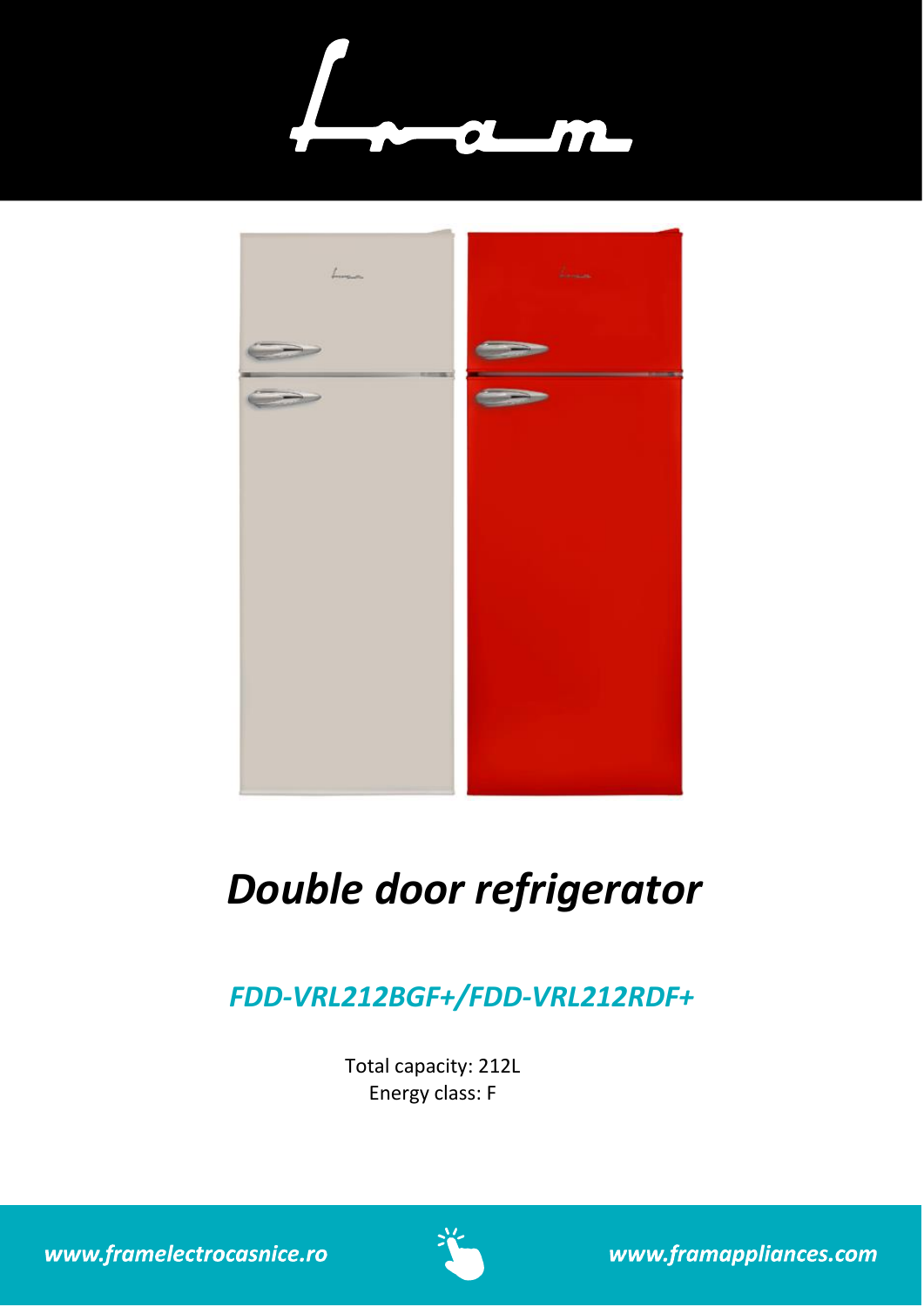### Thank you for choosing this Fram product!

### *1. INTRODUCTION*

### **Please read the instructions carefully and keep the manual for future information.**

This manual is designed to give all necessary instructions concerning installation, use and maintenance of the unit. In order to operate the unit correctly and safely, please read this instruction manual carefully before installation and use.

### *2. YOUR PACKAGE CONTAINS*

- ➔ **Double door refrigerator**
	- ➔ **User manual**

➔ **Certificate of warranty**

### *3. SAFETY PRECAUTIONS*

#### **GENERAL WARNINGS!**

**WARNING**: Keep ventilation openings, in the appliance enclosure or in the built-in structure, clear of obstruction.

**WARNING**: Do not use mechanical devices or other means to accelerate the defrosting process, other than those recommended by the manufacturer.

**WARNING**: Do not use electrical appliances inside the food storage compartments of the appliance, unless they are of the type recommended by the manufacturer.

**WARNING**: Do not damage the refrigerant circuit.

**WARNING**: In order to avoid any hazards resulting from the instability of the appliance, it must be fixed in accordance with the following instructions:

**WARNING**: When positioning the appliance, ensure the supply cord is not trapped or damaged.

**WARNING**: Do not locate multiple portable socket-outlets or portable power supplies at the rear of the appliance.



### $\textsf{Symbol}$  ISO 7010 W021

**WARNING**: Risk of fire / flammable materials

• If your appliance uses R600a as a refrigerant (this information will be provided on the label of the cooler) you should take care during transportation and installation to prevent the cooler elements from being damaged. R600a is an environmentally friendly and natural gas, but it is explosive. In the event of a leak due to damage of the cooler elements, move your fridge away from open flames or heat sources and ventilate the room where the appliance is located for a few minutes.

- While carrying and positioning the fridge, do not damage the cooler gas circuit.
- Do not store explosive substances such as aerosol cans with a flammable propellant in this appliance.
- This appliance is intended to be used in household only.

• If the socket does not match the refrigerator plug, it must be replaced by the manufacturer, a service agent or similarly qualified persons in order to avoid a hazard.

• A specially grounded plug has been connected to the power cable of your refrigerator. This plug should be used with a specially grounded socket of 16 amperes. If there is no such socket in your house, please have one installed by an authorized electrician.

• This appliance can be used by children aged from 8 years and above and persons with reduced physical, sensory or mental capabilities or lack of experience and knowledge if they have been given supervision or instruction concerning use of the appliance in a safe way and understand the hazards involved. Children shall not play with the appliance. Cleaning and user maintenance shall not be made by children without supervision.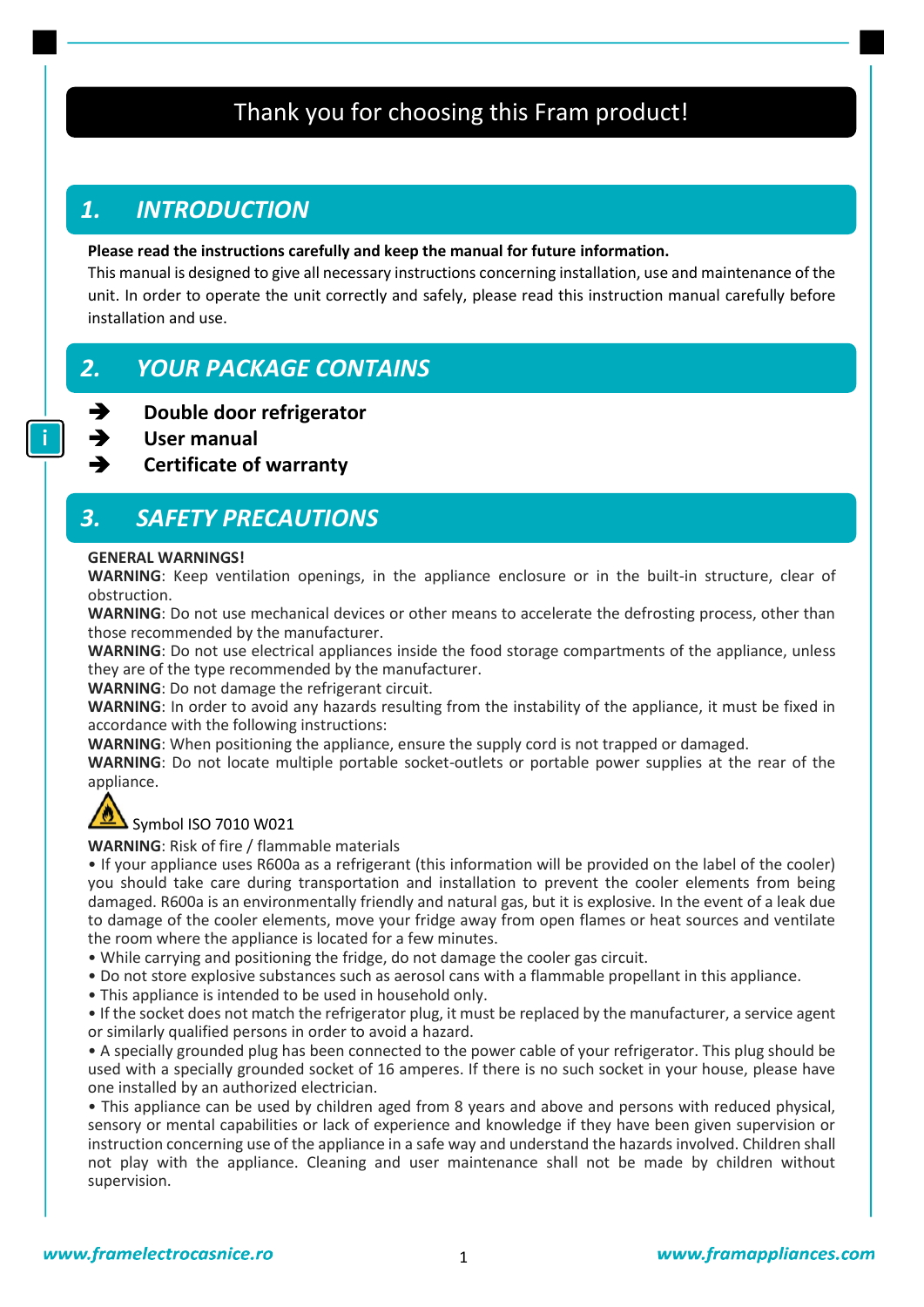• Children aged from 3 to 8 years are allowed to load and unload refrigerating appliances. Children are not expected to perform cleaning or user maintenance of the appliance, very young children (0-3 years old) are not expected to use appliances, young children (3-8 years old) are not expected to use appliances safely unless continuous supervision is given, older children (8-14 years old) and vulnerable people can use appliances safely after they have been given appropriate supervision or instruction concerning use of the appliance. Very vulnerable people are not expected to use appliances safely unless continuous supervision is given.

• If the supply cord is damaged, it must be replaced by the manufacturer, an authorized service agent or similar qualified persons, in order to avoid a hazard.

• This appliance is not intended for use at altitudes exceeding 2000 m.

### **NOTES:**

• Please read the instruction manual carefully before installing and using your appliance. *We are not responsible for the damage occurred due to misuse*.

• Follow all instructions on your appliance and instruction manual, and keep this manual in a safe place to resolve the problems that may occur in the future.

• This appliance is produced to be used in homes and it can only be used in domestic environments and for the specified purposes. It is not suitable for commercial or common use. Such use will cause the guarantee of the appliance to be cancelled and our company will not be responsible for losses incurred.

• This appliance is produced to be used in houses and it is only suitable for cooling / storing food. It is not suitable for commercial or common use and/or for storing substances except for food. Our company is not responsible for losses to be incurred in the contrary case.

### *To avoid contamination of food, please respect the following instructions:*

• Opening the door for long periods can cause a significant increase of the temperature in the compartments of the appliance.

• Clean regularly surfaces that can come in contact with food and accessible drainage systems

• Store raw meat and fish in suitable containers in the refrigerator, so that it is not in contact with or drip onto other food.

• Two-star frozen-food compartments are suitable for storing pre-frozen food, storing or making ice cream and making ice cubes.

• One-, two- and three-star compartments are not suitable for the freezing of fresh food.

• If the refrigerating appliance is left empty for long periods, switch off, defrost, clean, dry, and leave the door open to prevent mould developing within the appliance.

### **SAFETY WARNINGS:**

• Do not connect your fridge freezer to the mains electricity supply using an extension lead.

- Do not plug in damaged, torn or old plugs.
- Do not pull, bend or damage the cord.

• This appliance is designed for use by adults, do not allow children to play with the appliance or let them hang off the door.

• Never touch the power cord/plug with wet hands as this could cause a short circuit or electric shock.

• Do not place glass bottles or beverage cans in the ice-making compartment as they can burst as the contents freeze.

• Do not place explosive or flammable material in your fridge. Place drinks with high alcohol content vertically in the fridge compartment and make sure that their tops are tightly closed.

• When removing ice from the ice-making compartment, do not touch it. Ice may cause frost burns and/or cuts.

• Do not touch frozen goods with wet hands. Do not eat ice-cream or ice cubes immediately after you have taken them out of the ice-making compartment.

- Do not re-freeze frozen goods after they have melted. This may cause health issues such as food poisoning.
- Do not cover the body or top of fridge with lace. This affects the performance of your fridge.
- Secure any accessories in the fridge during transportation to prevent damage to the accessories.
- Do not use plug adapter.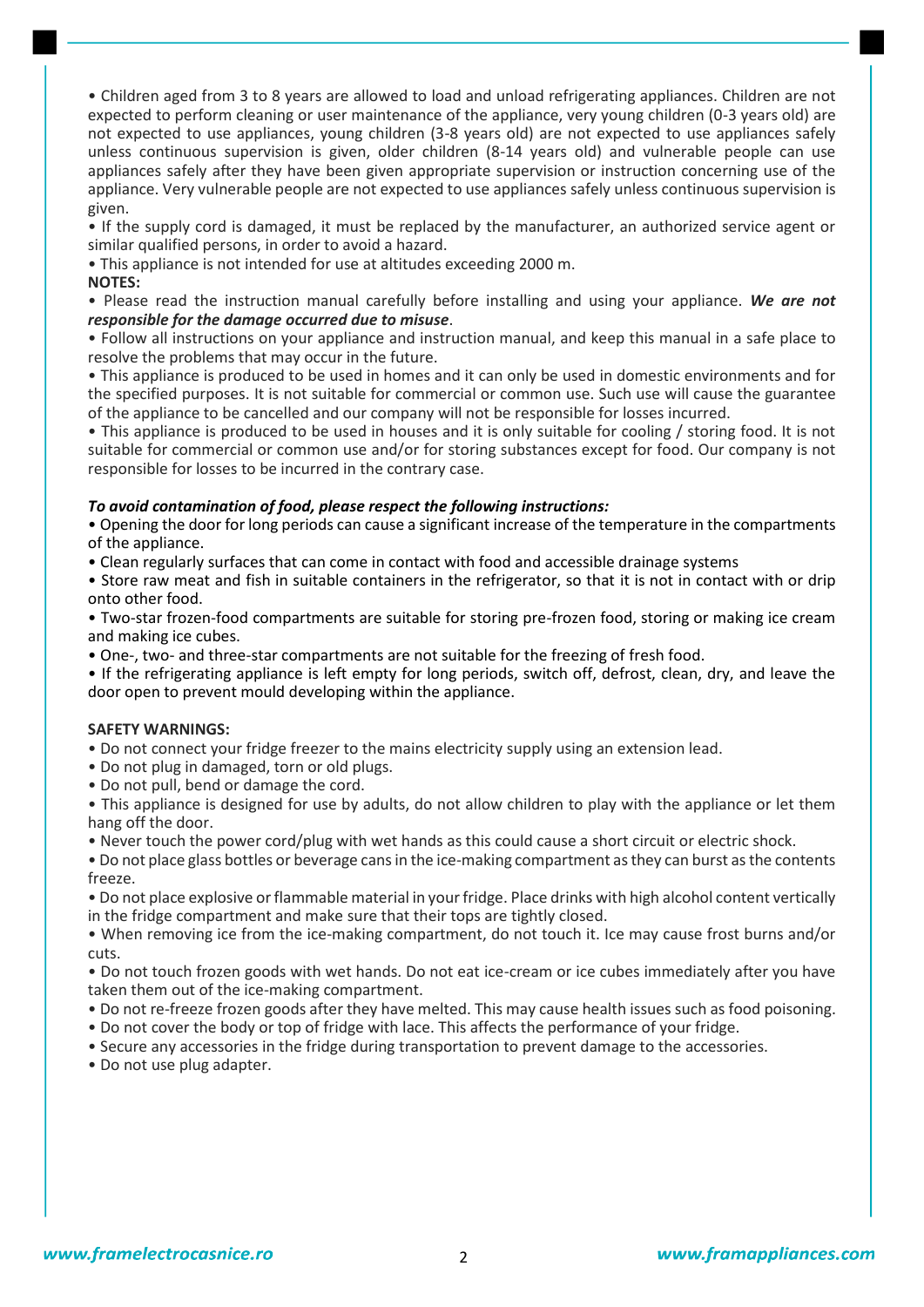### *4. PRODUCT DESCRIPTION*



This appliance is not intended to be used as a built-in appliance.

This presentation is only for information about the parts of the appliance. Parts may vary according to the appliance model.

| А | Fridge compartment   | 7  | Crisper             |
|---|----------------------|----|---------------------|
| В | Freezer compartment  | 8  | Levelling feet      |
| 1 | Ice trav             | 9  | <b>Bottle shelf</b> |
| 2 | Plastic ice scrapper | 10 | Door shelves        |
| 3 | Freezer shelf        | 11 | Egg holder          |
| 4 | Thermostat box       |    |                     |
| 5 | Fridge shelves       |    |                     |
| 6 | Crisper cover        |    |                     |

**Fresh Food Compartment (Fridge):** Most efficient use of energy is ensured in the configuration with the drawers in the bottom part of the appliance, and shelves evenly distributed, position of door bins does not affect energy consumption.

**Freezer Compartment (Freezer):** Most Efficient use of energy is ensured in the configuration with the drawers and bins are on stock position.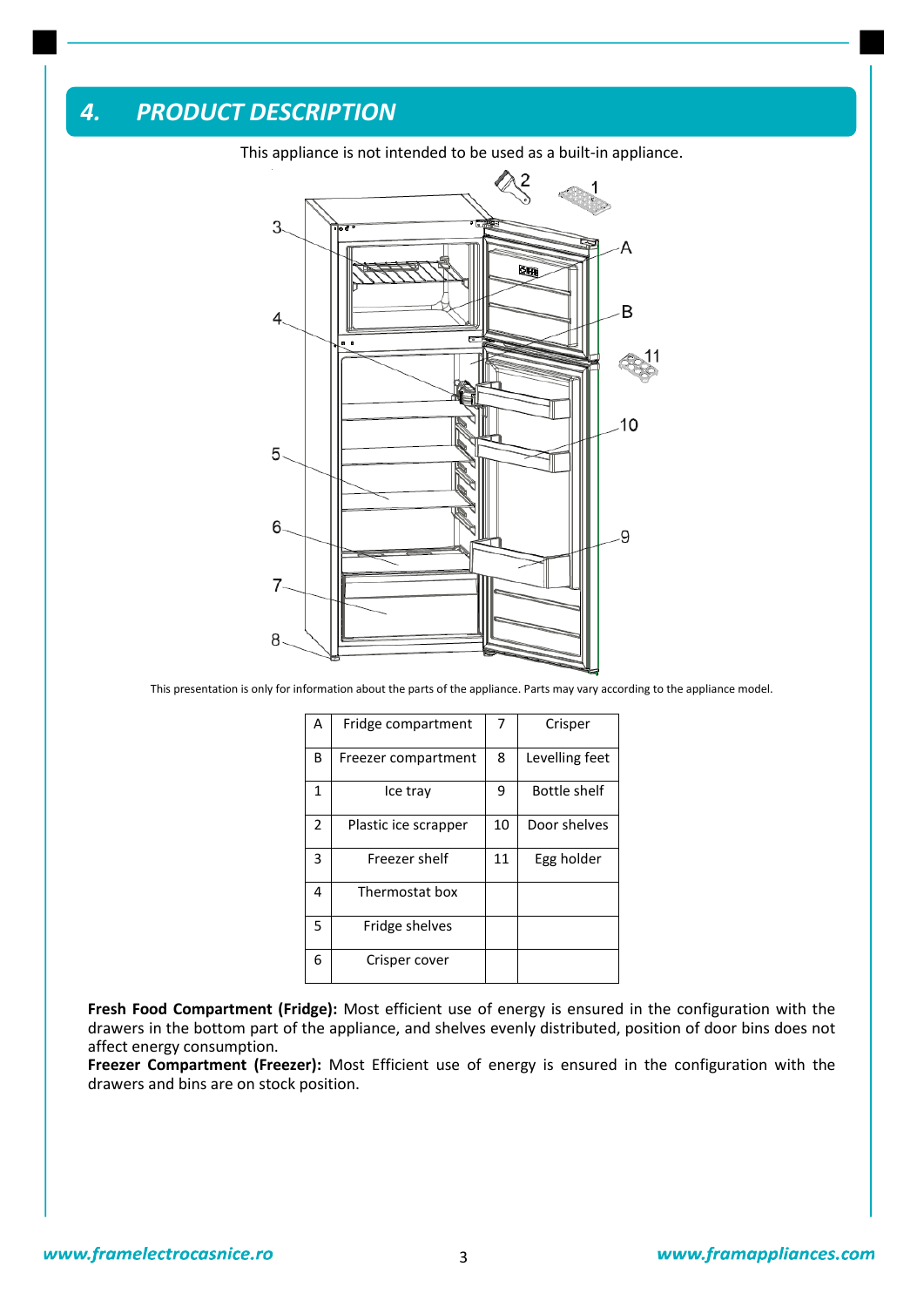### **Dimensions**



| H1             | mm | 1440 |
|----------------|----|------|
| W1             | mm | 540  |
| D <sub>1</sub> | mm | 570  |

|  | Space required in use |  |
|--|-----------------------|--|
|--|-----------------------|--|

| H <sub>2</sub> | mm | 1590 |
|----------------|----|------|
| W <sub>2</sub> | mm | 640  |
| D <sub>2</sub> | mm | 610  |

| Overall space required in use |    |        |  |
|-------------------------------|----|--------|--|
| W <sub>3</sub>                | mm | 640    |  |
| D <sub>3</sub>                | mm | 1106.5 |  |

### *5. INSTALLATION*

Before using the appliance, you should pay attention to the following points:

- The operating voltage for your fridge is 220-240 V at 50Hz.
- The plug must be accessible after installation.

• Before connecting your fridge freezer, ensure that the information on the data plate (voltage and connected load) matches that of the mains electricity supply. If in doubt, consult a qualified electrician. • Insert the plug into a socket with an efficient ground connection. If the socket has no ground contact or the plug does not match, we recommend you consult a qualified electrician for assistance.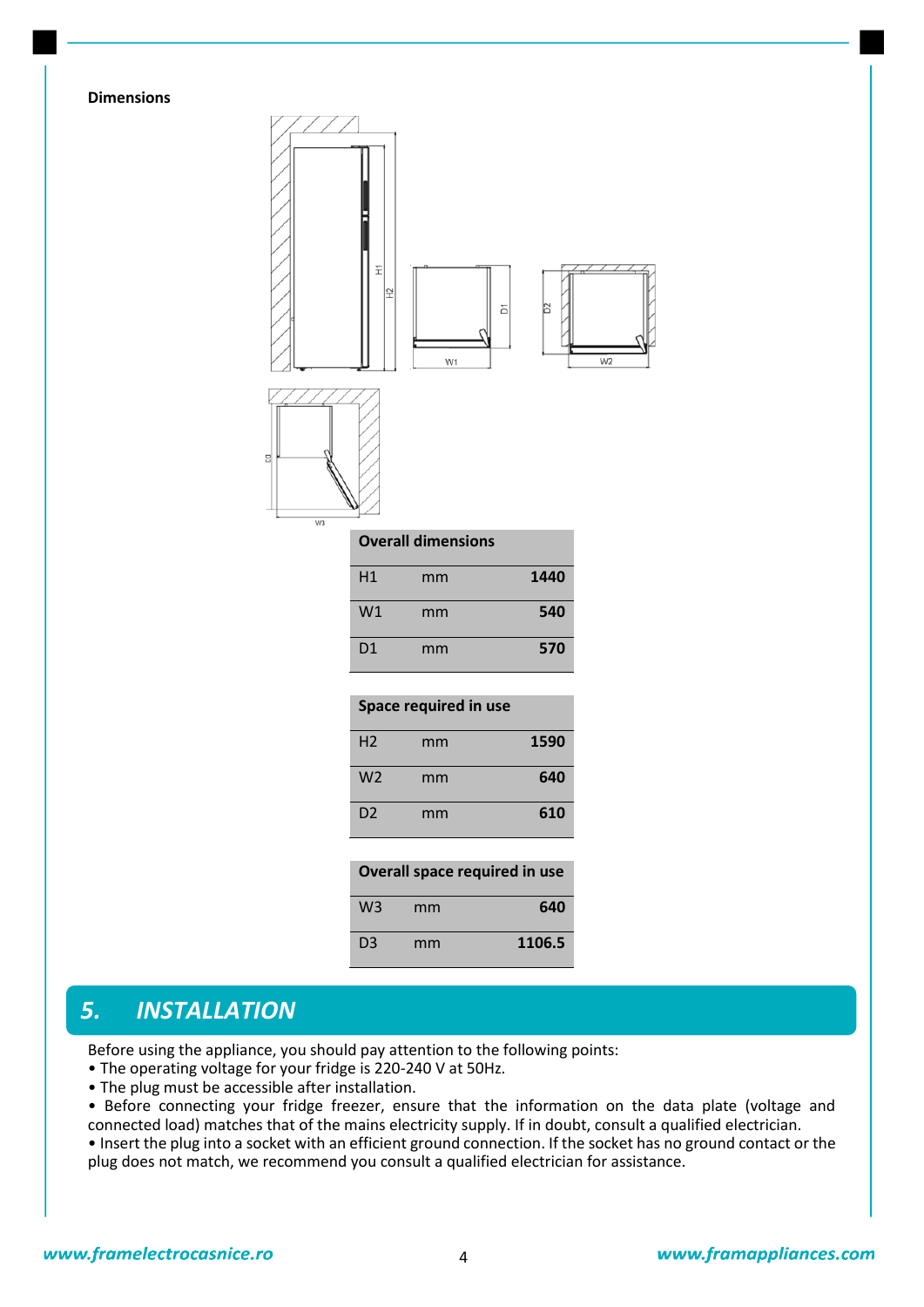• The appliance must be connected with a properly installed fused socket. The power supply (AC) and voltage at the operating point must match with the details on the name plate of the appliance (the name plate is located on the inside left of the appliance).

• We do not accept responsibility for any damages that occur due to ungrounded usage.

• Place your fridge where it will not be exposed to direct sunlight.

• Your appliance should be at least 50 cm away from stoves, gas ovens and heater cores, and at least 5 cm away from electrical ovens.

• Your fridge should never be used outdoors or exposed to rain.

• When your fridge is placed next to a deep freezer, there should be at least 2 cm between them to prevent humidity forming on the outer surface.

• Do not place anything on your fridge, and install your fridge in a suitable place so that at least 15 cm of free space is available above it.

• Use the adjustable front legs to make sure your appliance is level and stable. You can adjust the legs by turning them in either direction. This should be done before placing food in the fridge.

• Before using your fridge, wipe all parts with a solution of warm water and a teaspoon of sodium bicarbonate, then rinse with clean water and dry. Place all parts in the fridge after cleaning.

• Install the plastic distance guide (the part with black vanes at the rear) by turning it 90° (as shown in the figure) to prevent the condenser from touching the wall.

• The refrigerator should be placed against a wall with a free space not exceeding 75 mm.

### **Before using the appliance**

• When using your fridge for the first time, or after transportation, keep it in an upright position for at least 3 hours before plugging into the mains. This allows efficient operation and prevents damage to the compressor.

• Your fridge may have a smell when it is operated for the first time. This is normal and the smell will fade away when your fridge starts to cool.

### *6. USING THE APPLIANCE*

### **LESS FROST TECHNOLOGY:**

Thanks to the wrap around evaporator, LessFrost technology offers more efficient cooling, less manual defrosts requirement and more flexible storage room.

#### **Thermostat setting**



The thermostat automatically regulates the temperature inside the refrigerator and freezer compartments. Cooler temperatures can be obtained by rotating the knob to higher numbers, 1 to 5. **Important note:** Do not try to rotate the knob beyond position 1, it will stop your appliance from working.

#### **Thermostat settings**

- Set the knob to a low/medium position, up to 3, for short-term storage of food in the appliance.
- Set the knob to a medium position, 3 or 4, for long-term storage of food in the appliance.
- Set the knob to 5 position for freezing the fresh food. The appliance will run for colder temperatures.

#### **Super freezing:**

This switch shall be used as superfreeze switch. For maximum freezing capacity, please turn on this switch before 24 hours placing fresh food. After placing fresh food in the freezer, 24 hours ON position is generally sufficient. In order to save energy, please turn off this switch after 24 hours from placing fresh food.

### **Warnings about Temperature Adjustments**

• The ambient temperature, temperature of the freshly stored food and how often the door is opened affects the temperature in the refrigerator compartment. If required, change the temperature setting.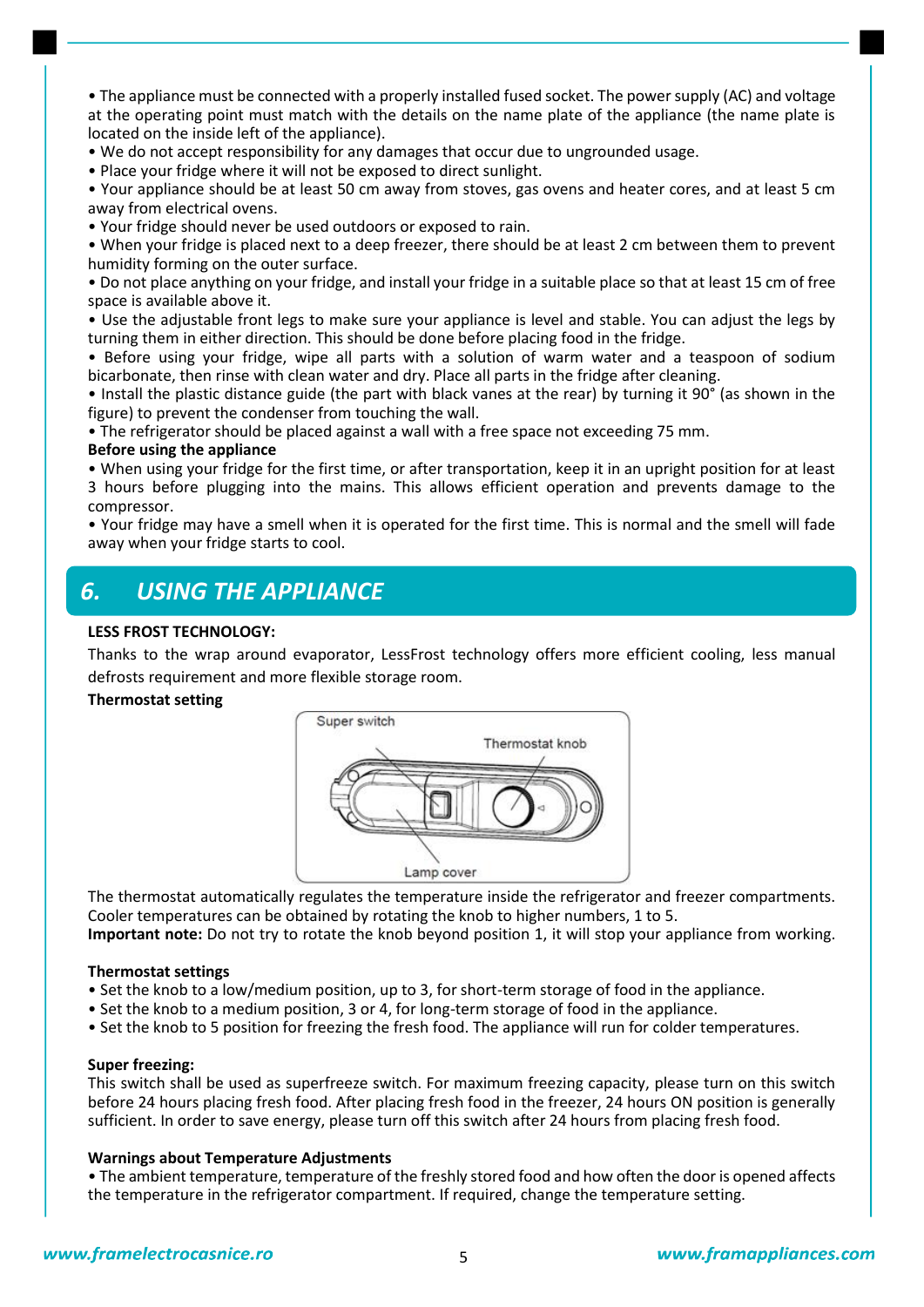• It is not recommended that you operate your fridge in environments colder than 10°C in terms of its efficiency.

• Temperature adjustments should be made according to the frequency of door openings and the quantity<br>of the the fridge. of food kept inside the fridge.

• When setting the thermostat, take into consideration how often the appliance doors are opened and closed, how much food is stored in the refrigerator, and the environment in which the refrigerator is located. • When the appliance is first switched on, allow it to run for 24 hours in order to reach operating temperature. During this time, do not open the door and do not keep a large quantity of food inside.

• Unplug your appliance during a power cut to prevent damage to the compressor. Once power is restored, delay plugging in your appliance for 5 to 10 minutes. This will help prevent damage to the appliance's components.

• Your fridge is designed to operate in the ambient temperature intervals stated in the standards, according to the climate class stated in the information label. We do not recommend operating your fridge out of stated temperatures value limits in terms of cooling effectiveness.

• Your appliance is designed to operate in the ambient temperature (N = 16°C - 32°C) intervals stated in the standards, according to the climate class displayed on the information label. We do not recommend operating your appliance out of the stated temperature limits in terms of cooling effectiveness.

### **Climate class and meaning:**

**T (tropical):** This refrigerating appliance is intended to be used at ambient temperatures ranging from 16 °C to 43 °C.

**ST (subtropical):** This refrigerating appliance is intended to be used at ambient temperatures ranging from 16 °C to 38 °C.

**N (temperate):** This refrigerating appliance is intended to be used at ambient temperatures ranging from 16 °C to 32 °C.

**SN (extended temperate):** This refrigerating appliance is intended to be used at ambient temperatures ranging from 10 °C to 32 °C.

### **Accessories**

**Ice tray** 

• Fill the ice tray with water and place in the freezer compartment.

• After the water has completely turned into ice, you can twist the tray as shown below to remove the ice cubes.



#### **Plastic scraper**

After a period of time frost will build up in certain areas in the freezer compartment. The frost accumulated in the freezer should be removed periodically. Use the plastic scraper provided if necessary. Do not use sharp metal objects for this operation. They could puncture the refrigerator circuit and cause irreparable damage to the unit.



*All written and visual descriptions in the accessories may vary according to the appliance model.*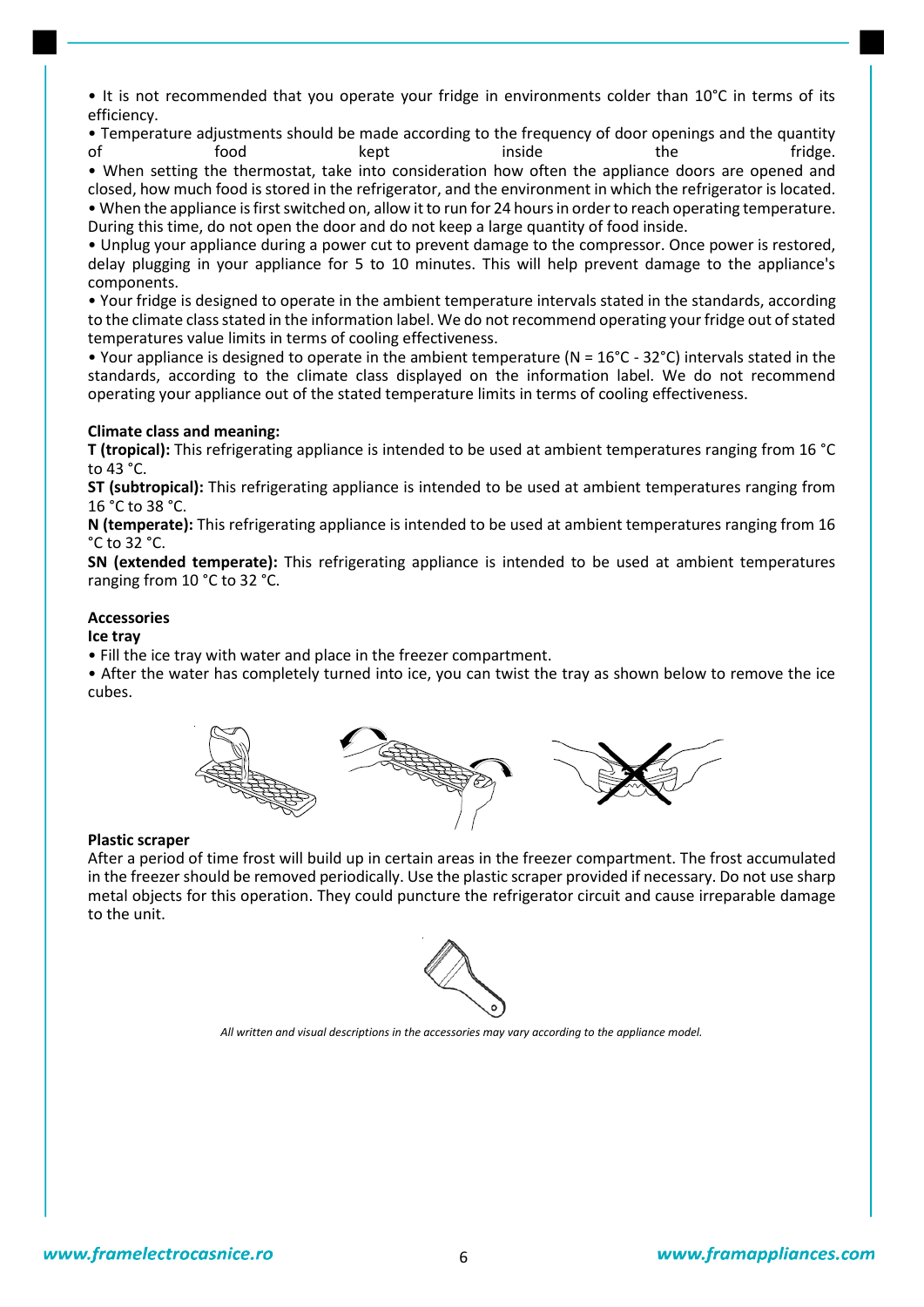### *7. STORING THE FOOD*

### **Refrigerator compartment**

The refrigerator compartment is used for storing fresh food for a few days.

• Do not place food in direct contact with the rear wall of the refrigerator compartment. Leave some space around food to allow circulation of air.

- Do not place hot food or evaporating liquid in the refrigerator.
- Always store food in closed containers or wrapped.

• To reduce humidity and avoid formation of frost, never place liquids in unsealed containers in the refrigerator.

• Meat of all types, wrapped in packages, is recommended to be placed on the glass shelf just above the vegetable bin, where the air is colder.

- You can put fruit and vegetables into the crisper without packaging.
- To avoid cold air escaping, try not to open the door too often, and not leave the door open for a long time.
- For normal working conditions, it will be sufficient to adjust the temperature setting of your refrigerator to  $+4 °C$ .
- The temperature of the fridge compartment should be in the range of 0-8 °C, fresh foods below 0°C are iced and rotted, bacterial load increases above 8 °C, and spoils.
- Do not put hot food in the refrigerator immediately, wait for the temperature to pass outside. Hot foods increase the degree of your refrigerator and cause food poisoning and unnecessary spoiling of the food.
- Meat, fish, etc. should be store in the chiller compartment of the food, and the vegetable compartment is preferred for vegetables. (if available)
- To prevent cross contamination, meat products and fruit vegetables are not stored together.
- Foods should be placed in the refrigerator in closed containers or covered.

Some recommendations have been specified below for the placement and storage of your food in the cooling compartment.

| Food                                           | <b>Maximum storing time</b>                          | Where to place in the fridge compartment                                       |  |
|------------------------------------------------|------------------------------------------------------|--------------------------------------------------------------------------------|--|
| Vegetables and<br>fruits                       | 1 week                                               | Vegetable bin                                                                  |  |
| Meet and fish                                  | $2 - 3$ days                                         | Wrapped in plastic foil or bags or in a meat<br>container (on the glass shelf) |  |
| Fresh cheese                                   | 3-4 days                                             | In special door shelf                                                          |  |
| <b>Butter and</b><br>margarine                 | 1 week                                               | In special door shelf                                                          |  |
| <b>Bottled products</b><br>milk<br>and yoghurt | Until the expiry date recommended by<br>the producer | In special door shelf                                                          |  |
| Eggs                                           | 1 month                                              | In the egg shelf                                                               |  |
| Cooked food                                    |                                                      | All shelves                                                                    |  |

### **Freezer compartment**

The freezer compartment is used for freezing fresh food and for storing frozen food for the period of time indicated on packaging, and for making ice cubes.

• When freezing fresh food, wrap and seal the food properly; the packaging should be air tight and shouldn't leak. Special freezer bags, aluminum foil (heavy grade, if in doubt double wrap), polythene bags and plastic containers are ideal.

• To get maximum capacity for freezer compartment, please just use glass shelves for upper and middle section. For bottom section, please use lower basket.

• The maximum amount of fresh foods that can be loaded in the freezer within 24 hours is indicated on the name plate (see Freezing Capacity).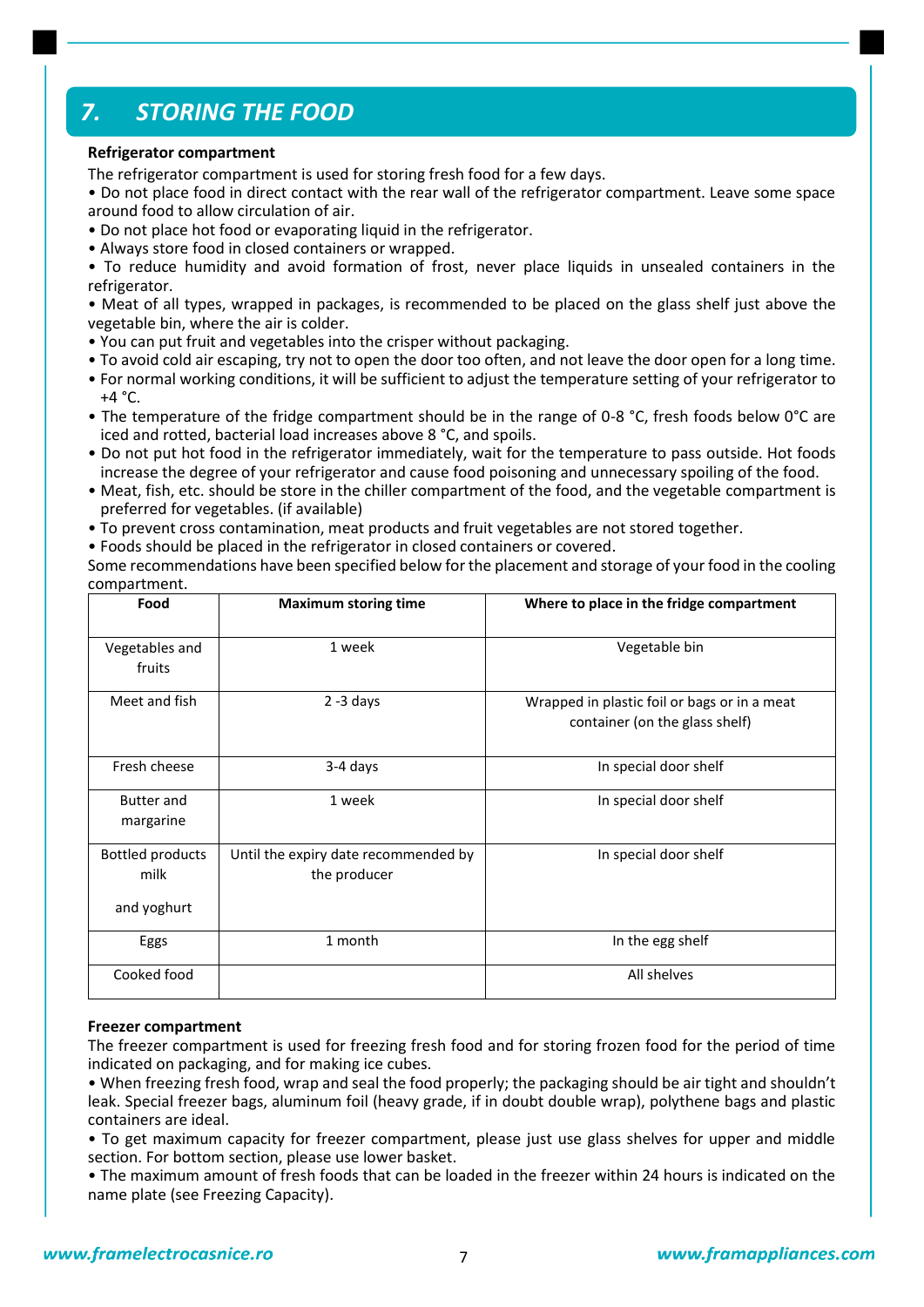• Use the fast freezing shelf to freeze home cooking (and any other food which needs to be frozen quickly) more quickly because of the freezing shelf's greater freezing power. Fast freezing shelf is the bottom drawer of the freezer compartment.

• For optimum appliance performance to reach maximum freezing capacity, set the refrigerator thermostat at 4 - 5 for 24 hours before placing fresh food into the freezer

• After placing fresh food into the freezer, change the setting to 4 - 5 for 24 hours is generally sufficient. After 24 hours, you can reduce the setting if required.

• Do not allow the fresh food to be frozen to come into contact with the already frozen food.

• Always mark the date and the content on the pack and do not exceed the stated storage time.

• In case of a power failure or malfunction, the freezer compartment will maintain a sufficiently low temperature for food storage. However, avoid opening the freezer door to slow down the temperature rise within the freezer compartment.

• Never place warm food in the freezer compartment.

• When purchasing and storing frozen food products, ensure that the packaging is not damaged.

• The storage time and the recommended temperature for storing frozen food is indicated on the packaging. For storing and using, follow the manufacturer's instructions. If no information is provided, food should not be stored for more than 3 months.

• Place frozen food in the freezer compartment as soon as possible after buying it.

• Once the food has thawed, it must not be refrozen; you must cook it as quickly as possible in order to consume or to freeze once again.

**NOTE:** If you attempt to open the freezer door immediately after closing it, you will find that it will not open easily. This is normal. Once equilibrium has been reached, the door will open easily.

#### **Important note:**

• Frozen foods, when thawed, should be cooked just like fresh foods. If they are not cooked after being thawed they must NEVER be re-frozen.

• The taste of some spices found in cooked dishes (anise, basilica, watercress, vinegar, assorted spices, ginger, garlic, onion, mustard, thyme, marjoram, black pepper, etc.) changes and they assume a strong taste when they are stored for a long period. Therefore, the frozen food should be added little amount of spices or the desired spice should be added after the food has been thawed.

• The storage period of food is dependent on the oil used. The suitable oils are margarine, calf fat, olive oil and butter and the unsuitable oils are peanut oil and pig fat.

• The food in liquid form should be frozen in plastic cups and the other food should be frozen in plastic folios or bags.

Some recommendations have been specified on pages 16 and 17 for the placement and storage of your food in the deep freeze compartment.

| <b>Meat and fish</b>    | Preparation                                | <b>Maximum storing</b><br>time (month) |
|-------------------------|--------------------------------------------|----------------------------------------|
| <b>Steak</b>            | Wrapping in a foil                         | $6 - 8$                                |
| Lamb meat               | Wrapping in a foil                         | $6 - 8$                                |
| Veal roast              | Wrapping in a foil                         | $6-8$                                  |
| Veal cubes              | In small pieces                            | $6-8$                                  |
| Lamb cubes              | In pieces                                  | $4 - 8$                                |
| Minced meat             | In packages without using spices           | $1 - 3$                                |
| Giblets (pieces)        | In pieces                                  | $1 - 3$                                |
| Bologna sausage/salami  | Should be packaged even if it has membrane |                                        |
| Chicken and turkey      | Wrapping in a foil                         | $4-6$                                  |
| Goose and duck          | Wrapping in a foil                         | $4 - 6$                                |
| Deer, rabbit, wild boar | In 2.5 kg portions and as fillets          | $6-8$                                  |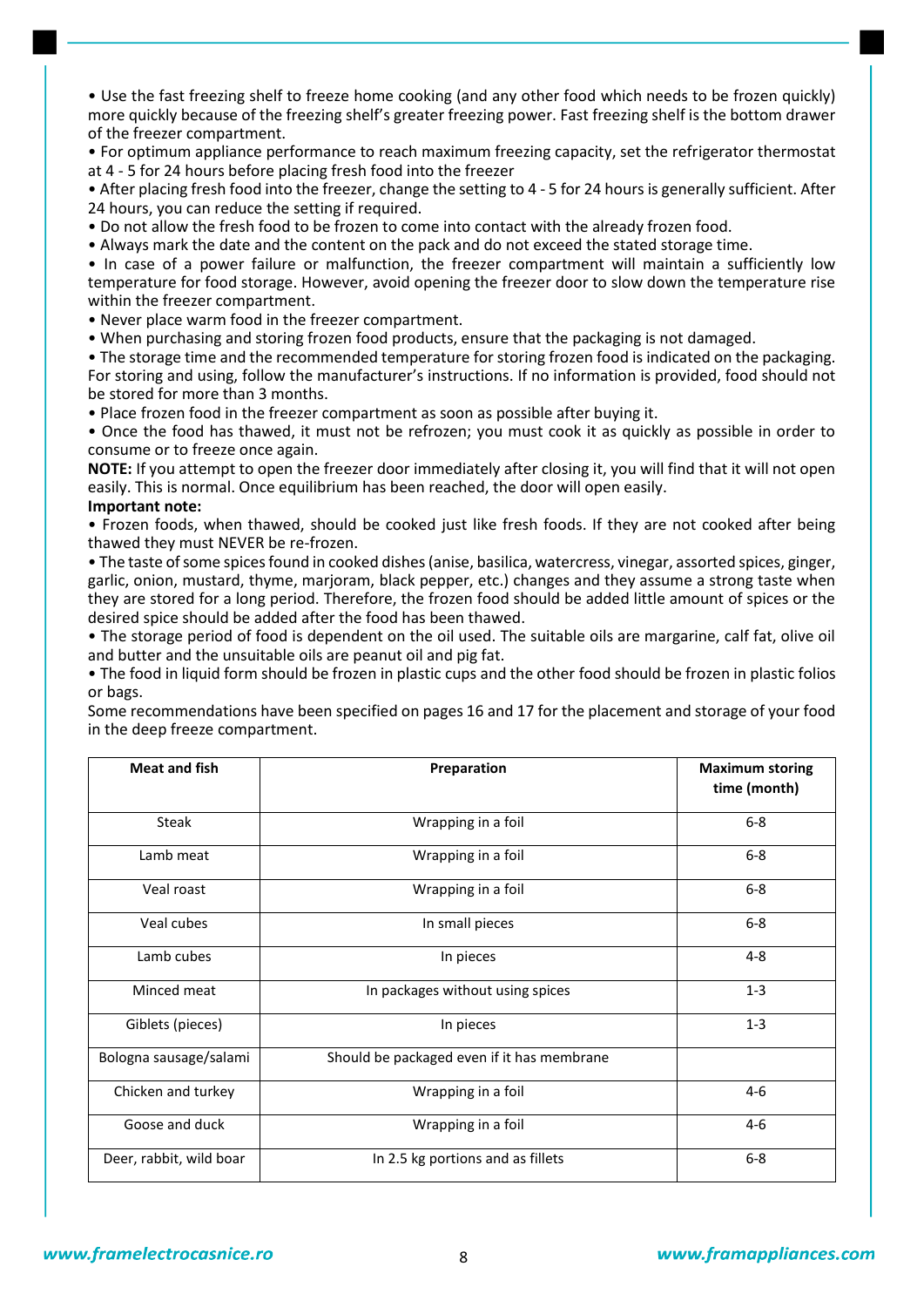| Fresswater fishes        | After cleaning the bowesl and scales of the fish, eash and dry | $\mathfrak z$ |
|--------------------------|----------------------------------------------------------------|---------------|
| (salmon, carp)           | it, and if necessary, cut off the tail and head                |               |
|                          |                                                                |               |
| Lean fish: bass, turbot, |                                                                | 4             |
|                          |                                                                |               |
| flounder                 |                                                                |               |
|                          |                                                                |               |
| Fatty fishes (tunny,     |                                                                | $2 - 4$       |
| bluefish)                |                                                                |               |
|                          |                                                                |               |
| Shellfish                | Cleaned and in bags                                            | $4-6$         |
|                          |                                                                |               |
| Caviar                   | In its package, aluminum or plastic container                  | $2 - 3$       |
|                          |                                                                |               |
| <b>Snails</b>            | In salty water, aluminum or plastic container                  | 3             |
|                          |                                                                |               |

Note: Frozen meat should be cooked as fresh meat after being thawed. If the meat is not cooked after being thawed, it must not be re-frozen.

| Dairy products                     | Preparation          | <b>Maximum storing</b><br>time (months) | <b>Storing conditions</b>                                                                                     |
|------------------------------------|----------------------|-----------------------------------------|---------------------------------------------------------------------------------------------------------------|
| Packet (homogenize)<br>milk        | In its own<br>packet | $2 - 3$                                 | Pure milk - in its own packet                                                                                 |
| Cheese - excluding<br>white cheese | In slices            | $6 - 8$                                 | Original package may be used for short storing<br>period. It should be wrapped in foil for longer<br>periods. |
| Butter, margarine                  | In its package       | 6                                       |                                                                                                               |

| <b>Vegetables and</b><br>fruits | Preparation                                                                                                      | <b>Maximum storing time</b><br>(months) |
|---------------------------------|------------------------------------------------------------------------------------------------------------------|-----------------------------------------|
| String beans and<br>beans       | Wash and cut into small pieces and boil in water                                                                 | $10-13$                                 |
| <b>Beans</b>                    | Hull and wash and boil in water                                                                                  | 12                                      |
| Cabbage                         | Cleaned and boil in water                                                                                        | $6-8$                                   |
| Carrot                          | Clean and cut to slices and boil in water                                                                        | 12                                      |
| Pepper                          | Cut the stem, cut into two pieces, remove the core and boil in<br>water                                          | $8 - 10$                                |
| Spinach                         | Washed and boil in water                                                                                         | $6-9$                                   |
| Cauliflower                     | Take the leaves apart, cut the heart into pieces, and leave it in<br>water with a little lemon juice for a while | $10 - 12$                               |
| Eggplant                        | Cut to pieces of 2cm after washing                                                                               | $10 - 12$                               |
| Corn                            | Clean and pack with its stem or as sweet corn                                                                    | 12                                      |
| Apple and pear                  | Peel and slice                                                                                                   | $8 - 10$                                |
| Apricot and peach               | Cut into two pieces and remove the stone                                                                         | $4 - 6$                                 |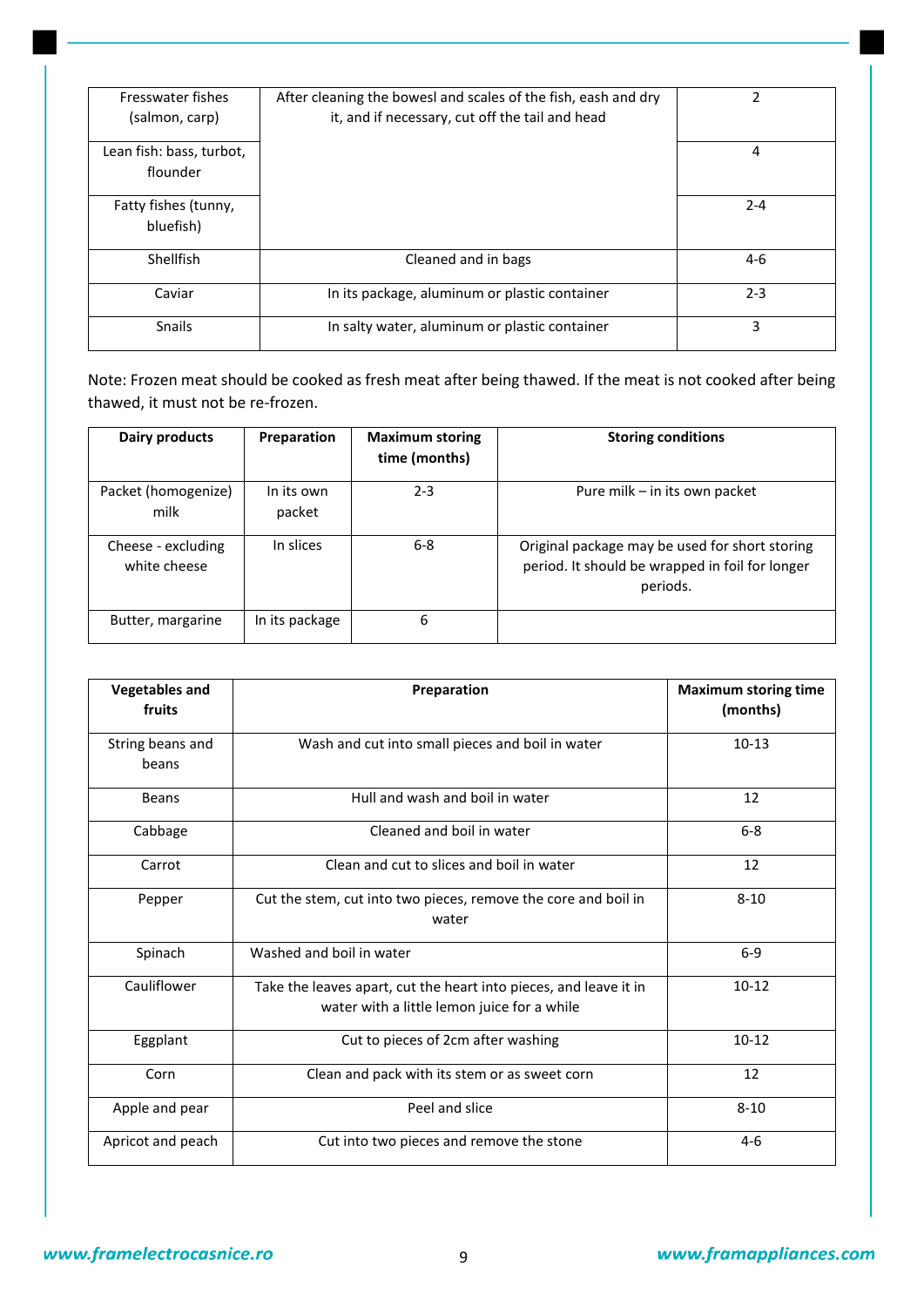| Strawberry and<br>blackberry | Wash and hull                         | $8 - 12$ |
|------------------------------|---------------------------------------|----------|
| Cooked fruits                | Adding 10 % of sugar in the container | 12       |
| Plum, cherry,<br>sourberry   | Wash and hull the stems               | $8 - 12$ |

|                 | <b>Maximum storing time</b><br>(months) | Thawing time in room temperature<br>(hours) | Thawing time in oven<br>(minutes) |
|-----------------|-----------------------------------------|---------------------------------------------|-----------------------------------|
| <b>Bread</b>    | $4-6$                                   | $2 - 3$                                     | 4-5 (220-225 °C)                  |
| <b>Biscuits</b> | $3-6$                                   | $1 - 1.5$                                   | 5-8 (190-200 °C)                  |
| Pastry          | $1 - 3$                                 | $2 - 3$                                     | 5-10 (200-225 °C)                 |
| Pie             | $1 - 1.5$                               | $3 - 4$                                     | 5-8 (190-200 °C)                  |
| Phyllo<br>dough | $2 - 3$                                 | $1 - 1.5$                                   | 5-8 (190-200 °C)                  |
| Pizza           | $2 - 3$                                 | $2 - 4$                                     | 15-20 (200 °C)                    |

### *8. CLEANING AND MAINTENANCE*

- Disconnect the unit from the power supply before cleaning.
- Do not clean the appliance by pouring water.
- Make sure that no water enters the lamp housing and other electrical components.
- The refrigerator should be cleaned periodically using a solution of bicarbonate of soda and lukewarm water.
- Clean the accessories separately with soap and water Do not clean them in the dishwasher.
- Do not use abrasive products, detergents or soaps. After washing, rinse with clean water and dry carefully. When you have finished cleaning, reconnect the plugto the mains supply with dry hands.

• Clean the condenser with a broom at least twice a year. This will help you to save on energy costs and increase productivity.

### **THE POWER SUPPLY MUST BE DISCONNECTED.**

### **Defrosting**

### **Defrosting the fridge compartment**



• Defrosting occurs fully automatically in fridge compartment during operation; the defrosted water collected by the evaporating tray and evaporates automatically.

• The evaporating tray and water drain hole (back of the refrigerator crisper shelf) should be cleaned periodically to prevent the water from collecting on the bottom of the fridge instead of flowing out. • You can also clean the drain hole by pouring 1/2 glass of water down it.

### **Defrosting the freezer compartment**

The frost, accumulated in the freezer compartment, should be removed periodically (Use the plastic scraper provided). The freezer compartment should be cleaned in the same way as the refrigerator compartment, with the defrost function of the compartment at least twice a year.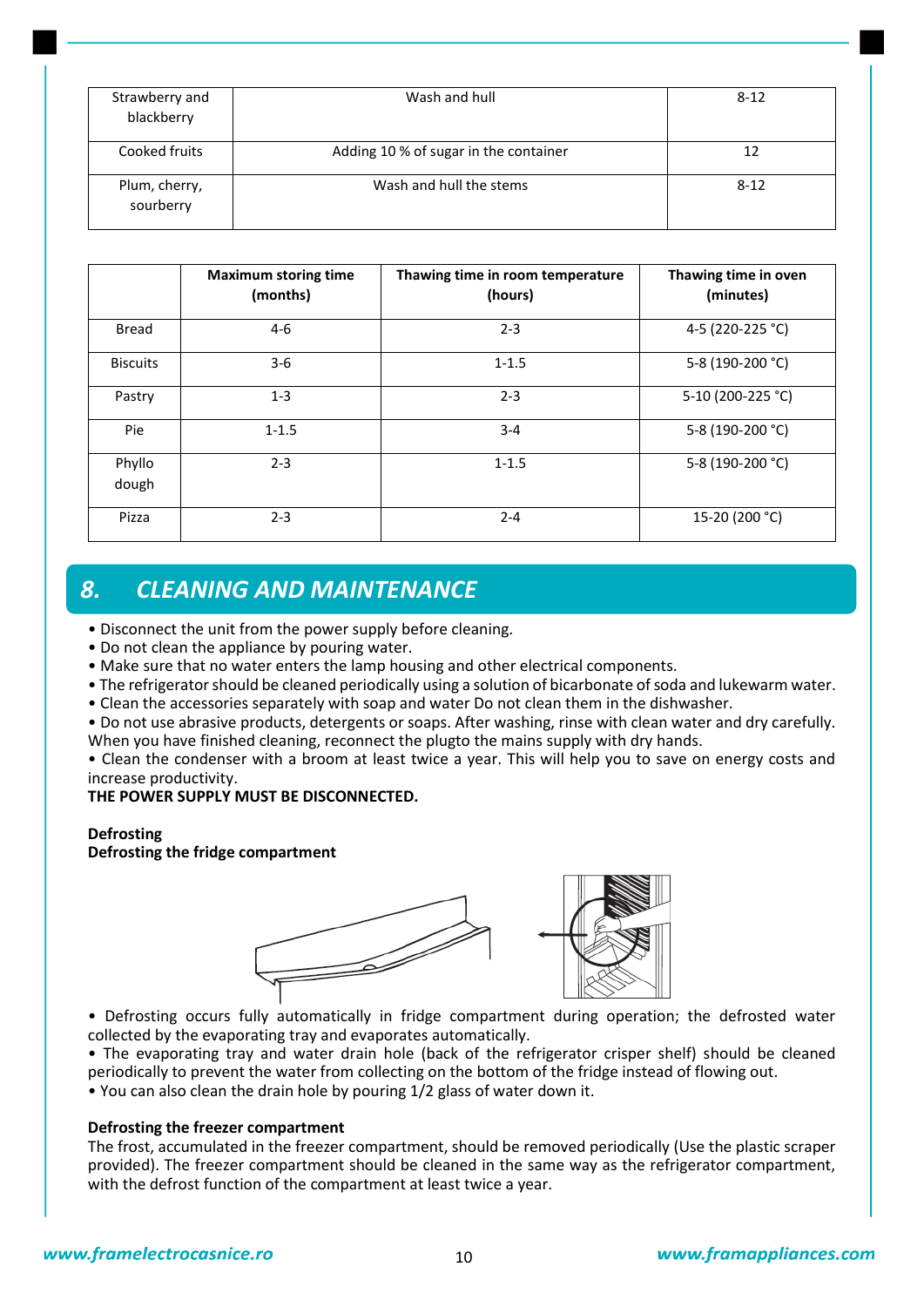For this:

• The day before you defrost, set the thermostat dial to "5" position to freeze the food completely.

• During defrosting, frozen food should be wrapped in several layers of paper and kept in a cool place. The inevitable rise in temperature will shorten its storage life. Remember to use this food within a relatively short period of time.

• Set the thermostat knob to position "•" or unplug the unit. Leave the door open until the unit is completely defrosted.

• To accelerate the defrosting process, one or more bowls of warm water can be placed in the freezer compartment.

• Dry the inside of the unit carefully and set the thermostat knob to the MAX position.

### **Replacing LED lighting**

If your refrigerator has LED lighting contact the help desk as this should be changed by authorized personnel only.

### **Transportation and changing of installation position**

• The original packages and foamed polystyrene (PS) can be retained if required.

• During transportation, the appliance should be secured with a wide string or a strong rope. The instructions written on the corrugated box must be followed while transporting.

• Before transporting or changing the installation position, all the moving objects (ie, shelves, crisper…) should be taken out or fixed with bands in order to prevent them from getting damaged. Carry the fridge in the upright position.

### **Repositioning the door**

• It is not possible to change the opening direction of your refrigerator door, if the door handle on your refrigerator is installed from the front surface of the door.

• It is possible to change the opening direction of the door on models without any handles.

• If the door opening direction of your refrigerator may be changed, you should contact the nearest Authorised Service Agent to have the opening direction changed.

### *9. TROUBLESHOOTING*

If the fridge freezer is not working properly, it may be a minor problem, therefore to save time and money, check the following, before calling an electrician.

### **What to do if your appliance does not operate**

**Check that:**

- There is no power
- The general switch in your home is disconnected
- The thermostat setting is on the «•» position

• The socket is not faulty. To check this, plug the appliance in to another socket which you know is working. **What to do if your appliance performs poorly**

### **Check that:**

- You have overloaded the appliance.
- The thermostat setting is on position "1" (if so set the thermostat dial to a suitable value).
- The doors are closed properly,
- There is no dust on the condenser,
- There is enough space at the rear and side walls.
- If your fridge is operating too loudly

#### **Normal Noises**

#### **Compressor noise**

- Normal motor noise: This noise means that the compressor operates normally
- The compressor may cause more noise for a short time when it is first activated.

### **Bubbling noise and splash:**

- This noise is caused by the flow of the fridge freezer in the tubes of the system.
- If you hear any other noises check that:
- --The appliance is level
- --Nothing is touching the rear of the appliance
- --The objects on the appliance are vibrating.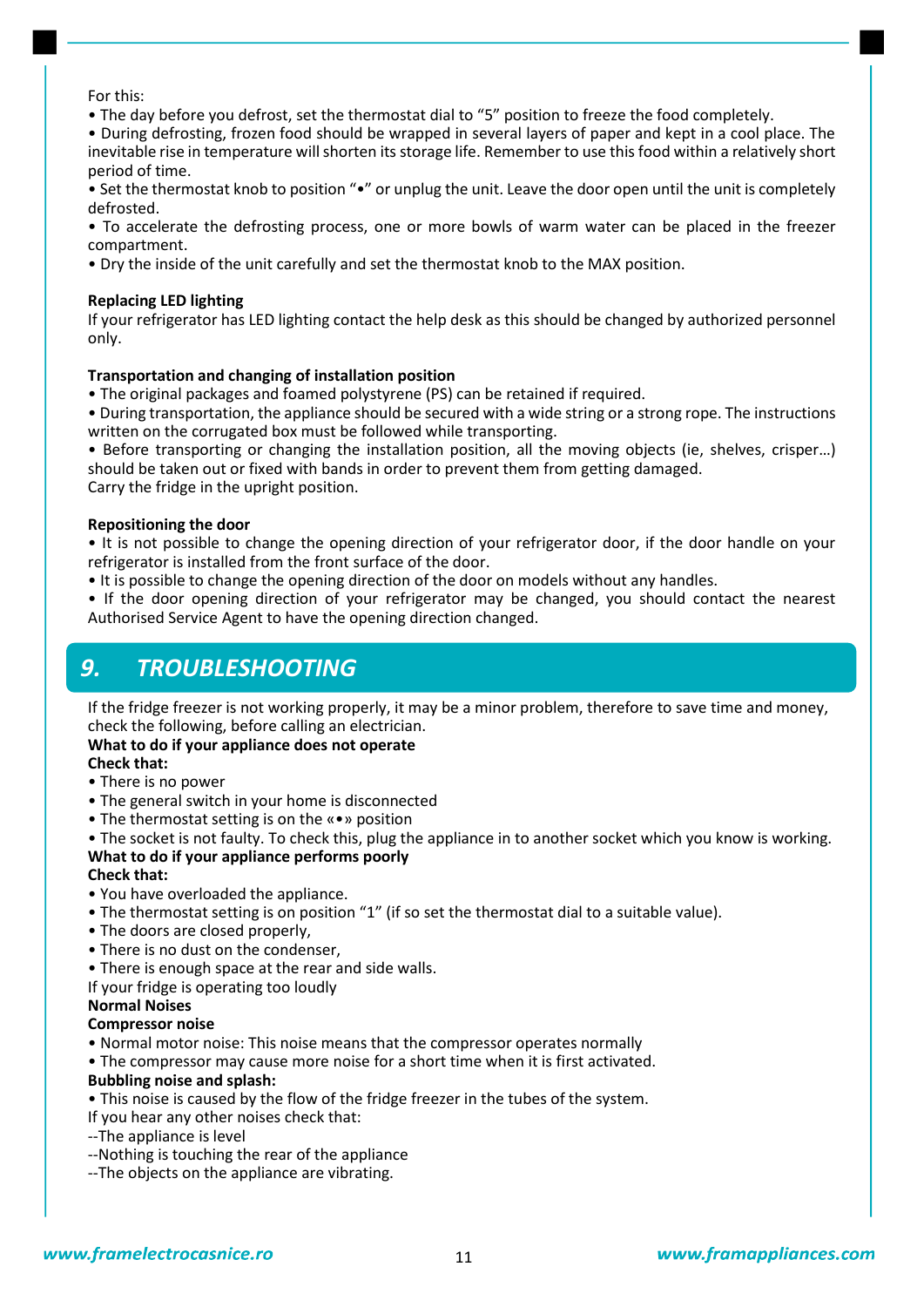### **If there is water in the lower part of the refrigerator**

Check that:

• The drain hole for the water is not clogged (use the defrost drain plug to clean the drain hole).

### **Recommendations**

• If you do not intend to use the appliance for long time (for example during the summer holidays) unplug and clean the appliance and leave the door open to prevent the formation of mildew and smells.

• To stop the appliance completely, unplug it from the main socket (for cleaning and when the doors are left open).

• If a problem persists after you have followed all the instructions above, please consult the nearest Authorised Service Centre.

• The lifetime of your appliance is stated and declared by the Department of Industry. The length of time for retaining parts required for the proper operation of the appliance is 10 years.

### **Tips for saving energy**

1. Install the appliance in a cool, well ventilated room, but not in direct sunlight and not near a heat source (radiator, cooker, etc.). Otherwise use an insulating plate.

2. Allow warm food and drinks to cool down outside the appliance.

3. When thawing frozen food, place it in the refrigerator compartment. The low temperature of the frozen food will help to cool the refrigerator compartment when it is thawing. This will help to save energy. If the frozen food is put out, it results in a waste of energy.

4. Cover drinks or other liquids when placing them in the appliance Otherwise humidity increases in the appliance. Therefore, the working time gets longer. Also covering drinks and other liquids helps to preserve smell and taste.

5. Try to avoid keeping the doors open for long periods or opening the doors too frequently as warm air will enter the cabinet and cause the compressor to switch on unnecessarily often.

6. Keep the covers of the different temperature compartments (crisper, chiller ...etc.) closed.

7. Door gasket must be clean and pliable. Replace gaskets if worn.

8. It is possible to store more food by removing freezer shelf. Energy consumption is declared with maximum load and without freezer shelf.

### **CUSTOMER CARE AND SERVICE**

Always use original spare parts.

When contacting our Authorised Service Centre, ensure that you have the following data available: Model and Serial Number.

The information can be found on the rating plate. Subject to change without notice.

### **TECHNICAL DATA**

The technical information is situated in the rating plate on the internal side of the appliance and on the energy label.

The QR code on the energy label supplied with the appliance provides a web link to the information related to the performance of the appliance in the EU EPREL database.

Keep the energy label for reference together with the user manual and all other documents provided with this appliance.

It is also possible to find the same information in EPREL using the link https:// eprel.ec.europa.eu and the model name and product number that you find on the rating plate of the appliance.

To access information about your product in the EPREL portal, you can scan the codes below:



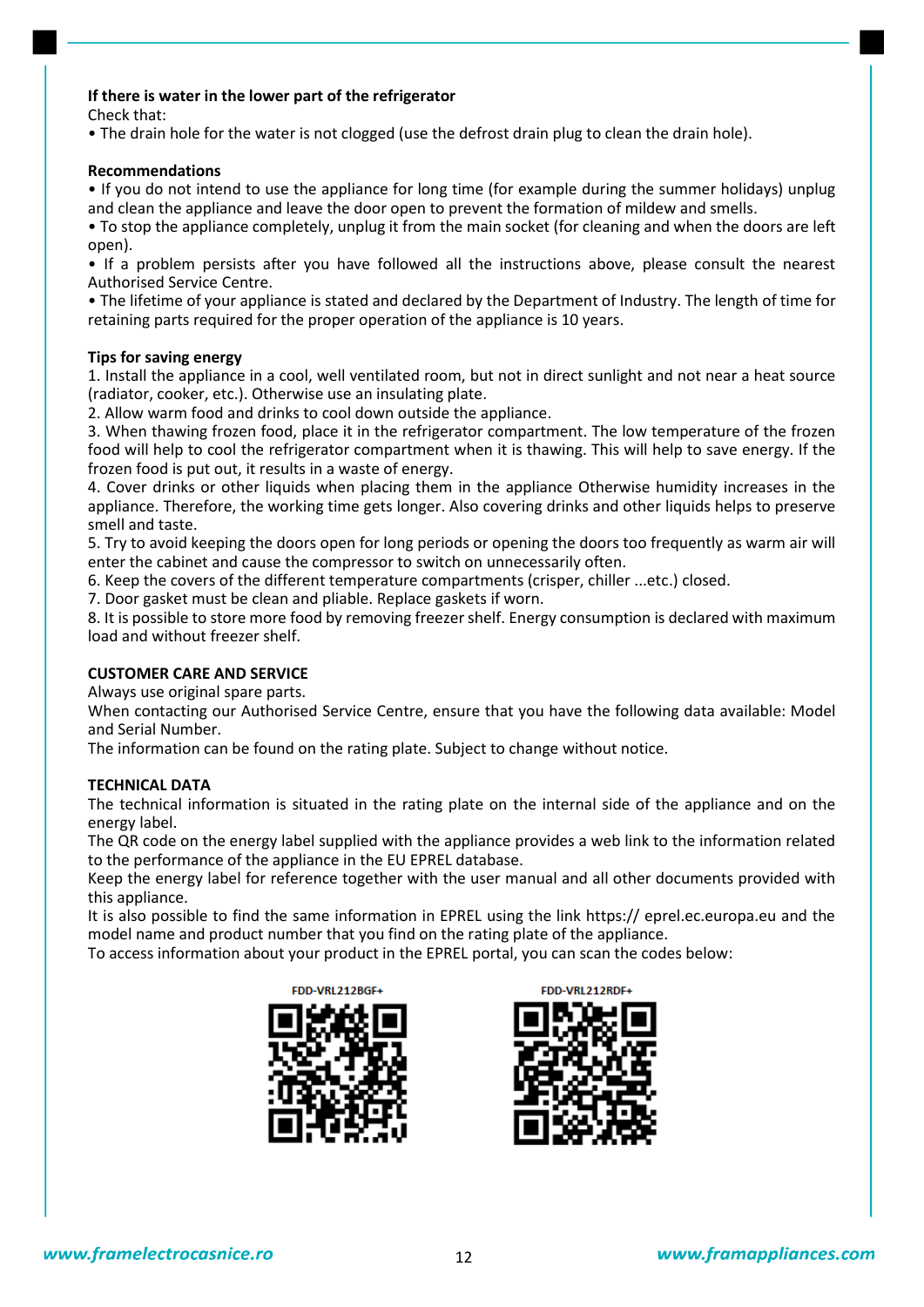Thank you for purchasing this product. If you need support with your product, visit our website using the links below.

**Get User manuals:** www.framelectrocasnice.ro **Get Service information:** [www.framelectrocasnice.ro](http://www.framelectrocasnice.ro/)

#### **Environment friendly disposal**

You can help protect the environment!

Please remember to respect the local regulations: hand in the non-working electrical equipment's to an appropriate waste disposal center.



**FRAM** is a registered trademark of **Network One Distribution SRL**. Other brands and product names are trademarks or registered trademarks of their respective holders.

No part of the specifications may be reproduced in any form or by any means or used to make any derivative such as translation, transformation, or adaptation without permission from NETWORK ONE DISTRIBUTION.

Copyright © 2013 Network One Distribution. All rights reserved.

www.framelectrocasnice.ro; www.framappliances.com; [www.nod.ro](http://www.nod.ro/)



This product is in conformity with norms and standards of European Community.



### **Importer: Network One Distribution**

Marcel Iancu, 3-5, Bucharest, Romania Tel: +40 21 211 18 56, www.framelectrocasnice.ro, [www.nod.ro](http://www.nod.ro/)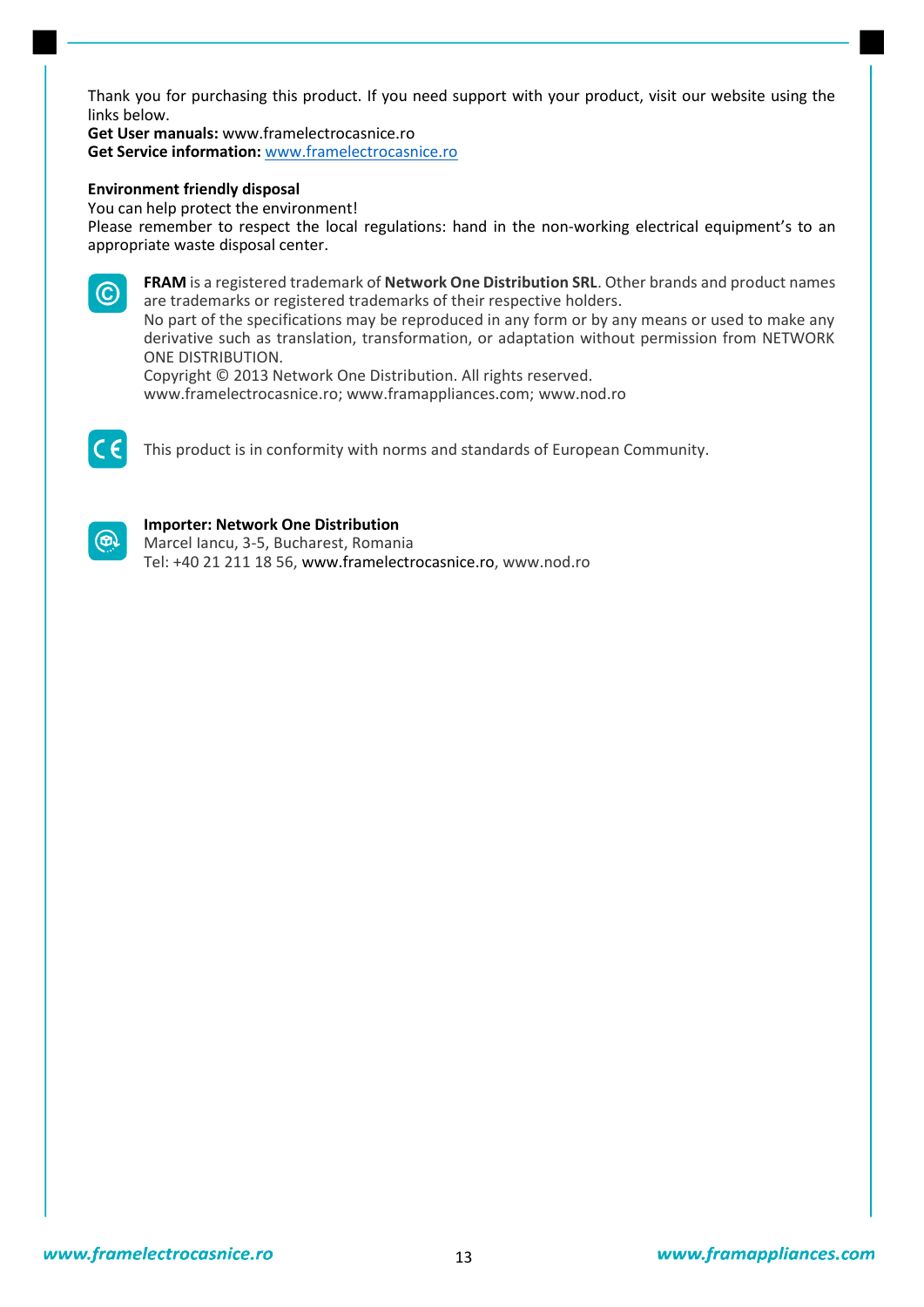



# *Frigider cu doua usi*

## *FDD-VRL212BGF+/FDD-VRL212RDF+*

Capacitate totala: 212L Clasa energetica: F





www.framappliances.com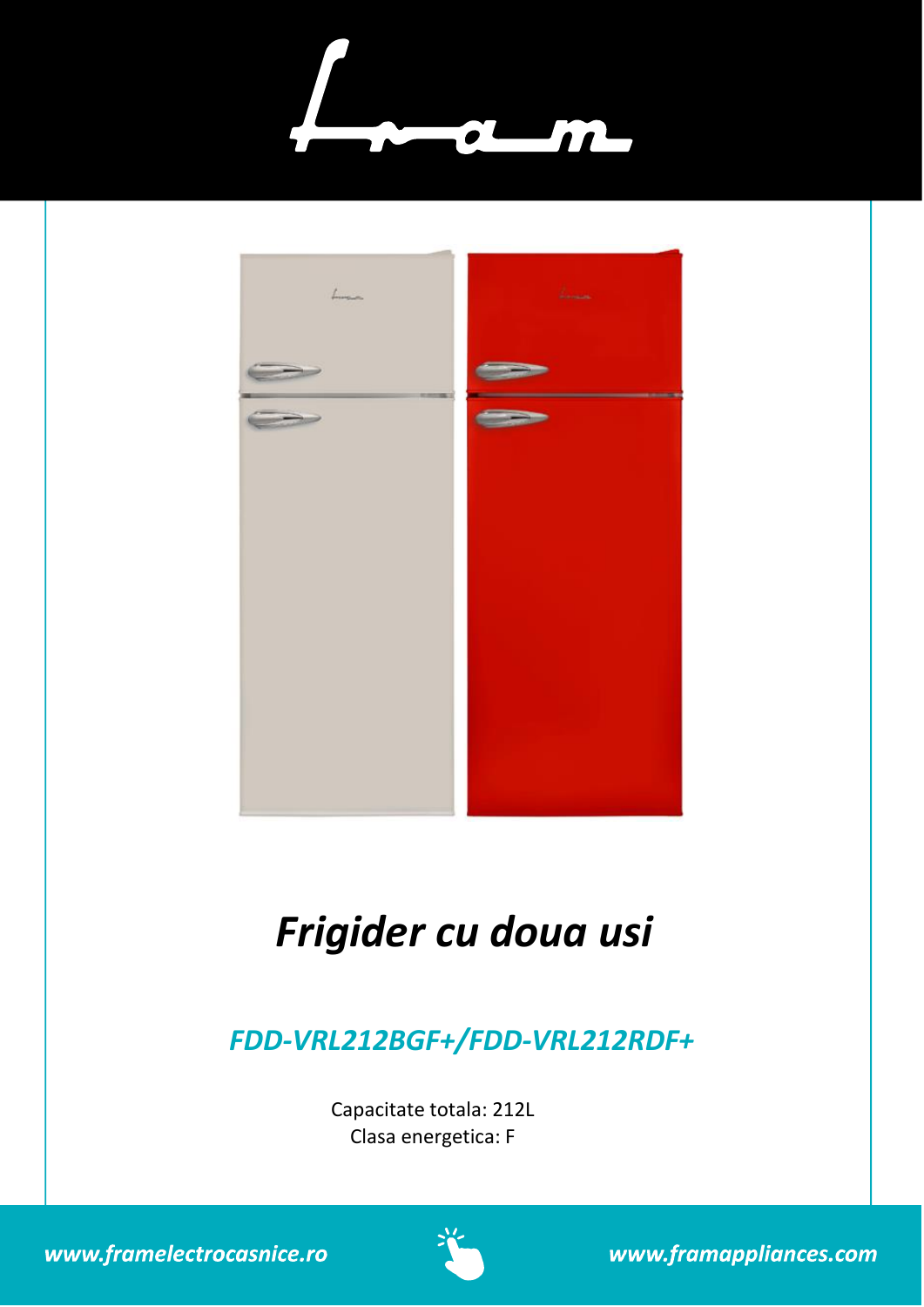## Vă mulţumim pentru achiziţionarea acestui produs *F R A M !*

### *1. INTRODUCERE*

**Înainte de a utiliza acest aparat, citiți cu atenție manualul de instrucțiuni și păstrați-l pentru consultări ulterioare.**

Acest manual este conceput pentru a vă oferi toate instrucţiunile necesare referitoare la instalarea, utilizarea şi întreţinerea aparatului.

Pentru utilizarea corectă și în siguranță a aparatului, vă rugam să citiți cu atenție acest manual de instrucţiuni, înainte de instalare şi utilizare.

### *2. CONȚINUTUL PACHETULUI DUMNEAVOASTRĂ*

➔**Frigider cu doua usi**

➔**Manual de instrucțiuni** 

➔**Certificat de garanție**

### *3. AVERTISMENTE PRIVIND SIGURANȚA*

### **Avertizări generale**

AVERTIZARE: Menţineţi fantele de ventilaţie ale aparatului libere de obstacole.

AVERTIZARE: Nu utilizaţi dispozitive mecanice sau alte mijloace pentru a accelera procesul de dezgheţare, cu excepția celor recomandate de către producător.

AVERTIZARE: Nu utilizaţi aparate electrice în interiorul compartimentelor de depozitare a alimentelor, exceptând cazul în care acestea sunt de tipul celor recomandate de către producător.

AVERTIZARE: Nu deterioraţi circuitul agentului frigorific.

AVERTIZARE: Pentru a evita riscurile ce survin în urma instabilităţii aparatului, acesta trebuie fixat conform instructiunilor următoare:

AVERTIZARE: Când poziţionaţi aparatul, verificaţi cablul de alimentare să nu fie comprimat sau deteriorat. AVERTIZARE: Nu plasaţi prize portabile multiple sau surse de alimentare portabile la partea din spate a aparatului.



### Simbol ISO 7010 W021

AVERTIZARE: Risc de incendiu / materiale inflamabile

• Dacă aparatul dumneavoastră utilizează agentul frigorific R600a (această informație se află pe eticheta frigiderului) trebuie să aveți grijă în timpul transportului și al instalării pentru a împiedica deteriorarea elemenţilor de răcire ai aparatului. Aceasta chiar dacă R600a este un gaz natural, care nu afectează mediul înconjurător. În cazul unei scurgeri provocate de deteriorarea elemenţilor de răcire, mutaţi frigiderul la distanţă de flăcări deschise sau de surse de căldură şi aerisiţi câteva minute încăperea în care se află aparatul. • Nu deterioraţi circuitul gazului de răcire în timpul transportului şi poziţionării frigiderului.

- Nu depozitaţi în aparat substanţe explozive precum doze de aerosoli cu gaz propulsor inflamabil.
- Acest aparat este destinat a fi utilizat numai în gospodărie.

• Dacă ştecherul frigiderului nu se potriveşte cu priza, el trebuie înlocuit de către producător, de agentul său de service sau de persoane cu o calificare similară, pentru a evita pericolele.

• Cablul de alimentare al frigiderului este echipat cu un ştecher special cu împământare. Acest ştecher trebuie utilizat cu o priză specială cu împământare, de 16 amperi. Dacă nu aveţi o astfel de priză în locuinţa dumneavoastră, apelaţi la un electrician autorizat pentru a o instala.

• Acest produs poate fi utilizat de către copii cu vârsta minimă de 8 ani şi de persoanele cu capacităţi fizice,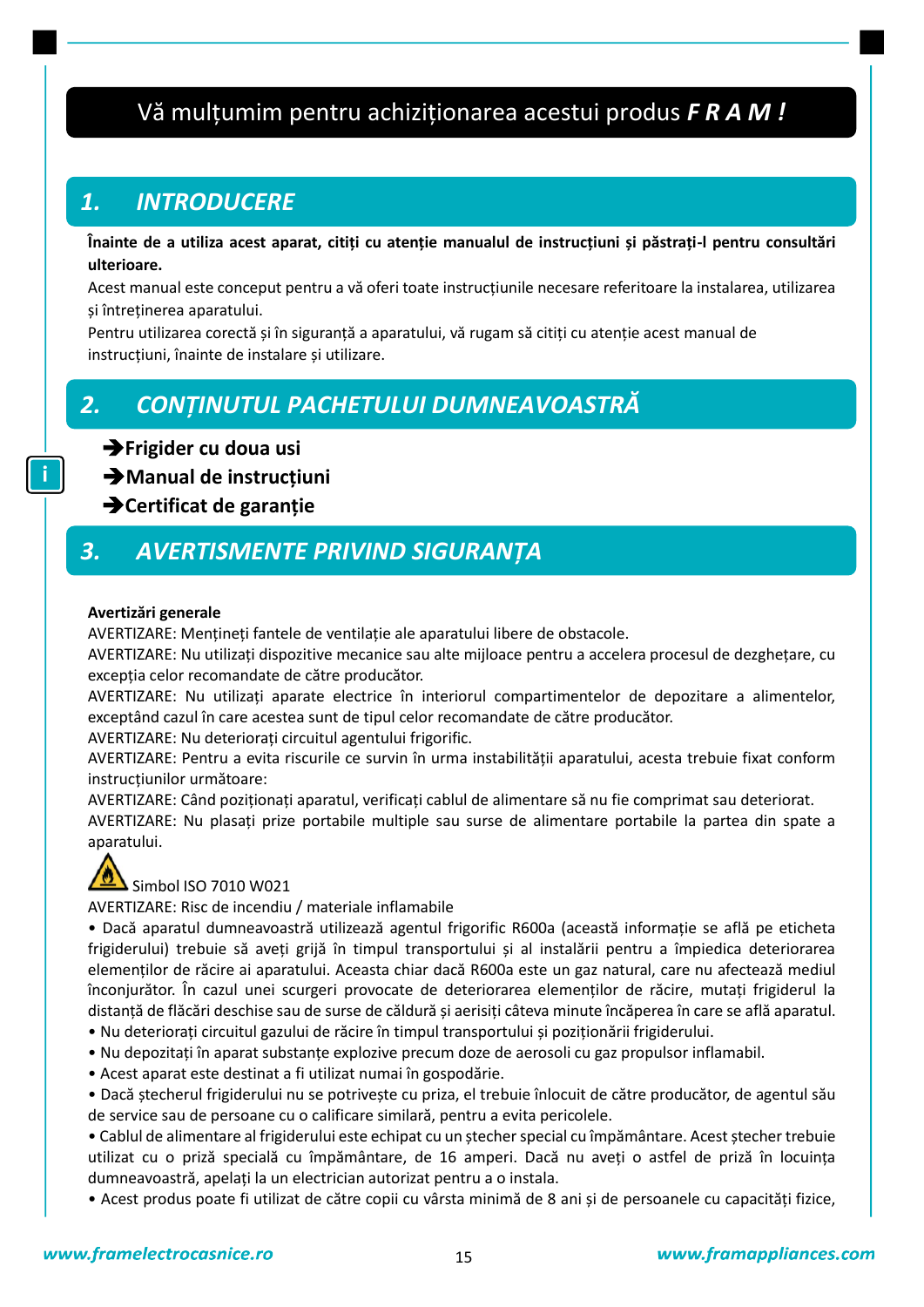senzoriale sau mentale reduse sau lipsă de experiență și cunoștințe, dacă aceștia au fost supravegheați sau instruiţi cu privire la utilizarea produsului într-un mod sigur şi că înţeleg pericolele implicate. Copiii nu trebuie să se joace cu produsul. Operatiunile de curătare și întreținere nu trebuie să fie efectuate de către copii fără supraveghere.

•Copiilor cu vârste cuprinse între 3 şi 8 ani le este permis sa introduca si sa scoata alimente din aparatele frigorifice. Copiilor foarte mici (0-3 ani) nu le este permis sa foloseasca aparatul cu excepţia cazului în care se asigură supravegherea continuă a acestora. Copiii mai mari (8-14 ani) şi persoanele vulnerabile pot folosi aparatele în condiţii de siguranţă, după ce li s-a acordat supravegherea sau instrucţiunile corespunzătoare privind utilizarea aparatului.

• În cazul în care cablul de alimentare este deteriorat, acesta trebuie înlocuit de către producător, agentul său de service sau persoane cu o calificare similară, pentru a evita pericolele.

• Acest produs nu este destinat a fi utilizat la altitudini de peste 2000 de metri.

### **NOTE:**

• Înainte de instalarea şi utilizarea aparatului, vă rugăm să citiţi cu atenţie manualul de instrucţiuni. *Nu suntem responsabili pentru deteriorarea cauzată de utilizarea necorespunzătoare.*

• Respectati toate instructiunile de pe aparat și din manualul de instrucțiuni și păstrați acest manual la loc sigur, pentru a remedia problemele care ar putea interveni în viitor.

• Acest aparat este destinat uzului casnic şi trebuie utilizat numai în scopurile specificate. Nu este destinat pentru uz comercial sau uz comun. O astfel de utilizare va duce la anularea garantiei aparatului, iar compania noastră nu va fi responsabilă pentru pierderile care vor apărea.

• Acest aparat este produs pentru utilizarea casnică şi este potrivit numai pentru răcirea/depozitarea alimentelor. Nu este potrivit utilizării comerciale sau în comun și/sau pentru depozitarea substanțelor nealimentare. Compania noastră nu este responsabilă pentru pierderile care vor apărea în caz contrar.

### **AVERTIZĂRI PRIVIND SIGURANȚA:**

• Nu conectati aparatul frigorific la reteaua de electricitate cu ajutorul unui prelungitor.

• Nu conectati la prize defecte, fisurate sau vechi.

• Nu trageti, îndoiti sau deteriorati cablul.

• Acest aparat este proiectat pentru a fi utilizat de către adulţi; nu permiteţi copiilor să se joace cu acest aparat sau să se lase pe uşă.

• Nu atingeţi niciodată cablul de alimentare/fişa cu mâinile ude, deoarece aceasta ar putea provoca un scurtcircuit sau un şoc electric.

• Nu introduceţi sticle sau doze cu băuturi în compartimentul de producere a gheţii, deoarece ar putea exploda în urma congelării continutului.

• Nu amplasaţi materiale explozive sau inflamabile în frigider. Amplasaţi băuturile cu conţinut ridicat de alcool în poziţie verticală şi asiguraţi-vă că recipientele sunt închise etanş.

• Atunci când scoateţi gheaţa din compartimentul de producere a gheţii, nu o atingeţi. Gheaţa poate provoca degerături şi/sau poate tăia.

• Nu atingeţi produsele congelate cu mâinile ude! Nu mâncaţi îngheţata şi cuburile de gheaţă imediat după ce le-aţi scos din compartimentul de produs gheaţă!

• Nu recongelaţi alimentele după ce acestea s-au topit. Acest lucru ar putea cauza probleme de sănătate, cum ar fi toxiinfecţiile alimentare.

• Nu acoperiţi corpul sau partea de sus a frigiderului cu dantelă. Aceasta influenţează performanţa frigiderului dumneavoastră.

• Fixaţi accesoriile în frigider în timpul transportului, pentru a preveni deteriorarea acestora.

• Nu utilizaţi adaptoare de priză.

**Pentru a evita contaminarea alimentelor, respectați instrucțiunile de mai jos:**

•Dacă uşa aparatului este lăsată deschisă pe perioade lungi, temperatura din compartimentele aparatului creşte semnificativ.

• Curăţaţi periodic suprafeţele care pot intra în contact cu alimentele, precum şi sistemele de scurgere ale aparatului.

• Păstraţi carnea crudă şi peştele proaspăt în recipiente corespunzătoare, astfel încât produsele să nu intre în contact cu alte alimente.

• Compartimentele de congelare cu două stele sunt potrivite pentru păstrarea alimentelor precongelate, păstrarea sau prepararea îngheţatei şi producerea cuburilor de gheaţă.

• Compartimentele cu una, două şi trei stele nu sunt potrivite pentru congelarea alimentelor proaspete.

• Dacă aparatul frigorific este lăsat gol pe perioade lungi, opriţi-l, decongelaţi-l, curăţaţi-l, ştergeţi-l bine şi lăsaţi-i uşa deschisă, pentru a preveni formarea mucegaiului în interiorul acestuia.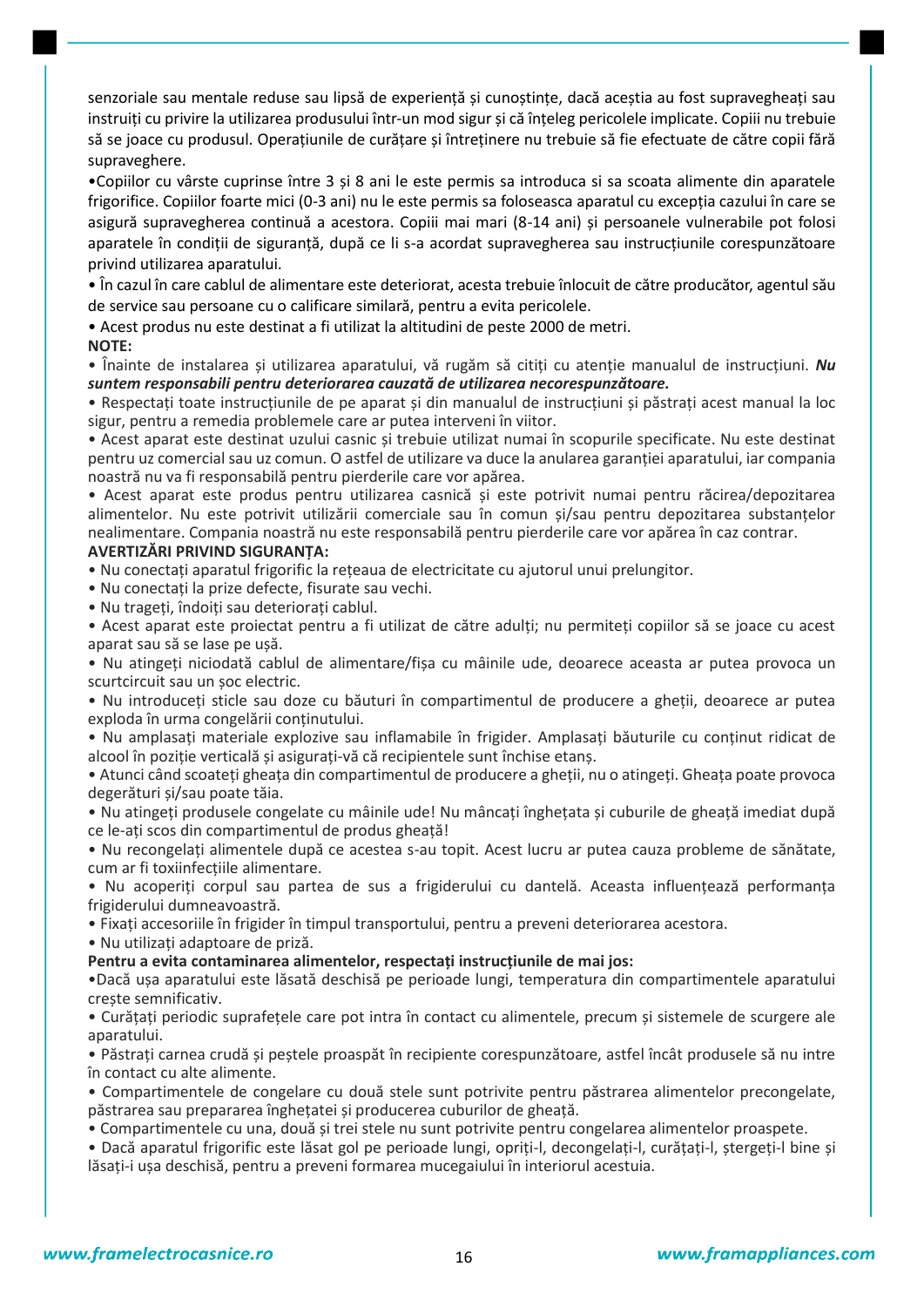### *4. DESCRIEREA PRODUSULUI*



Acest aparat frigorific nu este destinat utilizării ca aparat încorporat.

Această figură are rol informativ, ilustrând piesele şi accesoriile aparatului. Piesele pot varia în funcţie de modelul aparatului.

| A             | Compartimentul congelator             | 6  | Capacul cutiei pentru fructe si legume |
|---------------|---------------------------------------|----|----------------------------------------|
| B             | Compartimentul frigider               | 7  | Cutie pentru fructe si legume          |
| 1             | Tava pentru gheata                    | 8  | Piciorus de reglare                    |
| $\mathcal{P}$ | Racleta de plastic                    | 9  | Raft pentru sticle                     |
| 3             | Raftul compartimentului congelator    | 10 | Rafturi usa                            |
| 4             | Butonul rotativ al termostatului      | 11 | Suport oua                             |
| 5             | Rafturile compartimentului congelator |    |                                        |

**Compartiment frigider:** Utilizarea cea mai eficientă a energiei este asigurată pastrand configuraţia rafturilor si sertarelor ca in ilustratia de mai sus: sertarele in partea de jos a frigiderului, rafturile distribuite uniform. Poziţia rafturilor de pe uşă nu afectează consumul de energie.

**Compartiment congelator**: Utilizarea cea mai eficientă a energiei este asigurată în configuraţia cu sertarele amplasate ca in ilustratia de mai sus.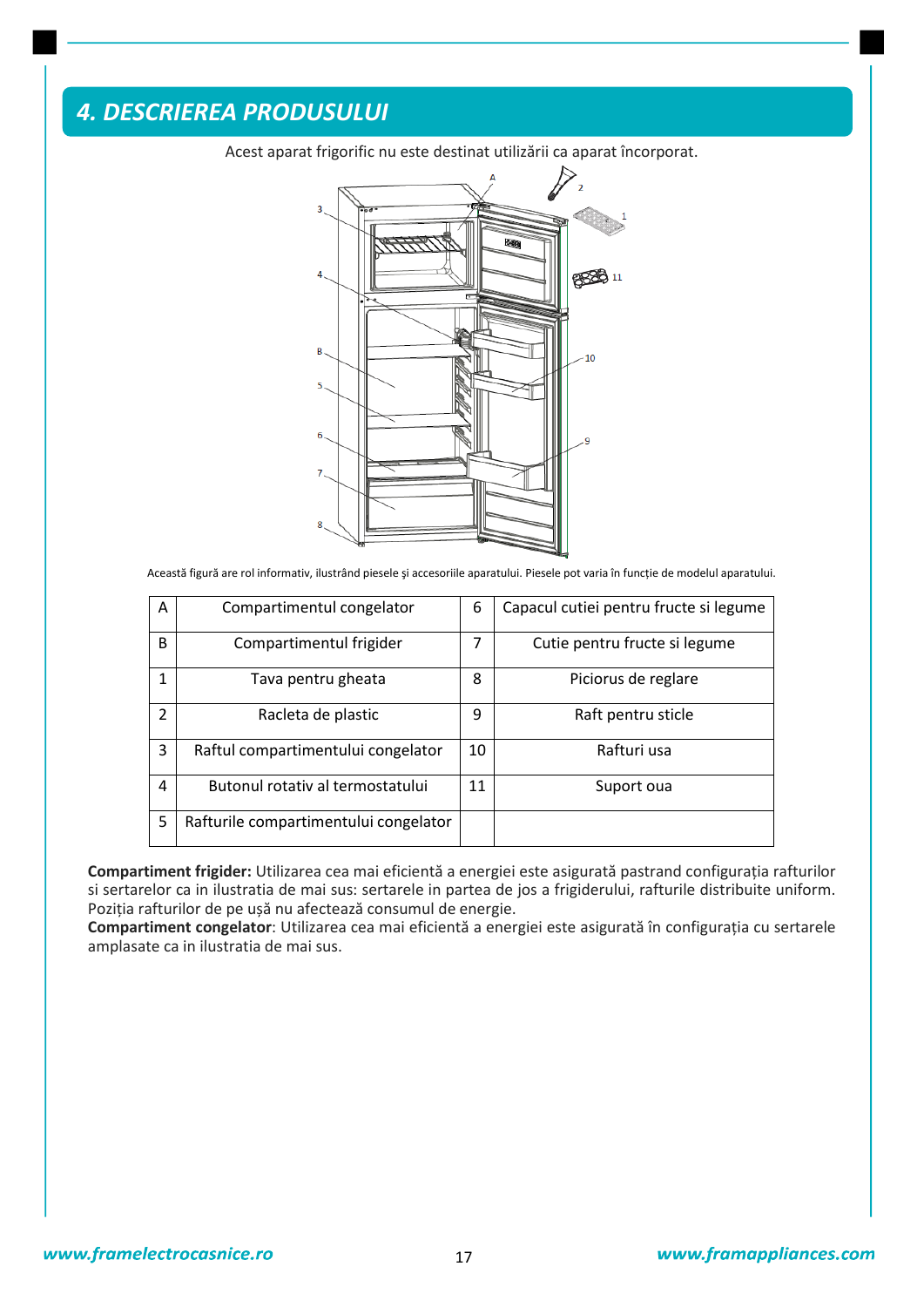### **Dimensiuni**



### *5. INSTALAREA ȘI FUNCȚIONAREA APARATULUI FRIGORIFIC*

Înainte de a începe să utilizaţi congelatorul, acordaţi atenţie următoarelor puncte:

- Tensiunea de funcţionare a congelatorului este de 220-240 V la 50 Hz.
- Stecherul trebuie să fie accesibil după instalare.
- Înainte de a conecta frigiderul, asiguraţi-vă că informaţiile de pe plăcuţa de date (tensiune şi sarcină) corespund cu cele ale sursei de energie electrică. Dacă aveți dubii, consultați un electrician calificat.

• Introduceţi ştecărul într-o priză cu împământare. În cazul în care nu aveti o priza cu împământare sau priza nu se potriveşte, vă recomandăm să consultaţi un electrician calificat pentru asistenţă.

• Nu ne asumăm răspunderea pentru daunele survenite din cauza utilizării fără împământare.

- Aşezaţi frigiderul într-un loc ferit de razele soarelui.
- Aparatul dumneavoastră ar trebui să se afle la cel puţin 50 cm distanţă de plite, cuptoare cu gaz şi de radiatoare și ar trebui să se afle la cel puțin 5 cm distanță față de cuptoarele electrice.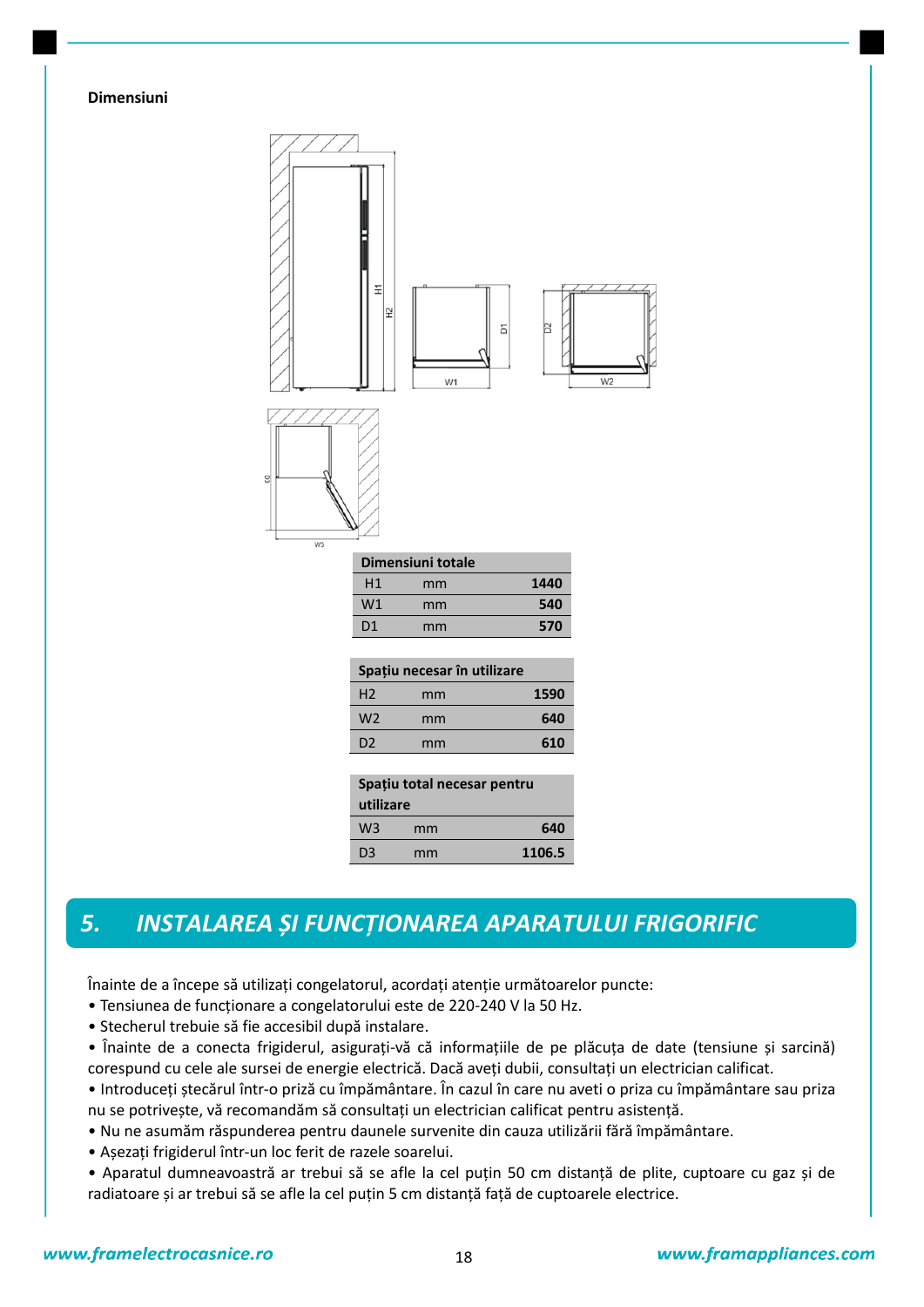• Congelatorul dumneavoastră nu trebuie utilizat niciodată în aer liber sau lăsat în ploaie.

• În momentul în care congelatorul este plasat lângă un alt congelator, ar trebui să existe o distanţă de cel putin 2 cm între acestea, pentru a preveni umezirea suprafetei exterioare.

• Nu aşezaţi obiecte grele pe aparat.

• Nu așezați obiecte pe congelator și instalați frigiderul într-un loc potrivit, astfel încât să existe cel puțin 15 cm liberi în partea de sus.

• Picioarele frontale ajustabile ar trebui ajustate în aşa fel încât să vă asiguraţi că aparatul dumneavoastră este stabil şi la nivel. Dumneavoastră puteţi regla picioarele rotindu-le în orice direcţie. Această operaţiune ar trebui efectuată înainte de a amplasa alimente în frigider.

• Înainte de a utiliza congelatorul, ştergeţi toate componentele cu apă caldă, în care aţi dizolvat o lingură de bicarbonat de sodiu, după care clătiți cu apă curată și uscați. După curățare, montați toate componentele în frigider.

• Instalaţi ghidul de distanţă din plastic (partea cu palete negre în partea din spate) întorcându-l la 90° (după cum este ilustrat în figură), pentru a preveni condensarea prin atingerea de perete.

• Frigiderul trebuie amplasat lângă un perete, la o distanţă care să nu depăşească 75 mm.

### **Înainte de utilizarea aparatului frigorific**

• La prima utilizare a congelatorului sau după transport, lăsaţi-l în poziţie verticală timp de minimum 3 ore, înainte de a-l conecta la priză. Aceasta va permite funcționarea eficientă și va împiedica defectarea compresorului.

• Atunci când este pus în funcţiune pentru prima dată, congelatorul poate prezenta un miros. Acest lucru este normal, iar mirosul se va atenua odată cu răcirea congelatorului.

### *6. UTILIZAREA APARATULUI FRIGORIFIC*

### **Informaţii despre tehnologia cu mai puţin îngheţ (Less Frost)**

Datorită vaporizatorului integral, tehnologia Less Frost oferă răcire mai eficientă, mai puţină nevoie de decongelare manuală şi o cameră de depozitare mai flexibilă.

### **CONFIGURAREA TERMOSTATULUI**



Termostatul reglează automat temperatura interioară a compartimentelor de refrigerare si congelare. Temperaturi mai scăzute se pot obţine prin rotirea butonului de la poziţia 1 la 5.

**Notă importantă:** Nu încercaţi să rotiţi butonul mai jos de pozitia 1, aceasta va opri functionarea aparatului. Termostatul congelatorului şi frigiderului reglează automat temperatura interioară a compartimentelor. Temperaturi mai scăzute se pot obține prin rotirea butonului de la poziția 1 la 5. În anotimpurile reci, puteți seta pozițiile termostatului la o valoare mai scăzută, pentru a scădea consumul de energie.

Notă importantă: Nu încercați să rotiți butonul în spatele poziției 1, aceasta va opri aparatul dumneavoastră. **Nivelul termostatului**:

1 – 2: Pentru depozitarea pe termen scurt a alimentelor în compartimentul congelator, puteţi seta butonul între pozitia minimă și cea medie.

3 – 4: Pentru depozitarea pe termen lung a alimentelor în compartimentul congelator, puteţi seta butonul la pozitia medie.

5: Pentru congelarea alimentelor proaspete. Aparatul va funcţiona mai mult timp. Odată ce alimentele sunt congelate complet, resetaţi termostatul la poziţia iniţială.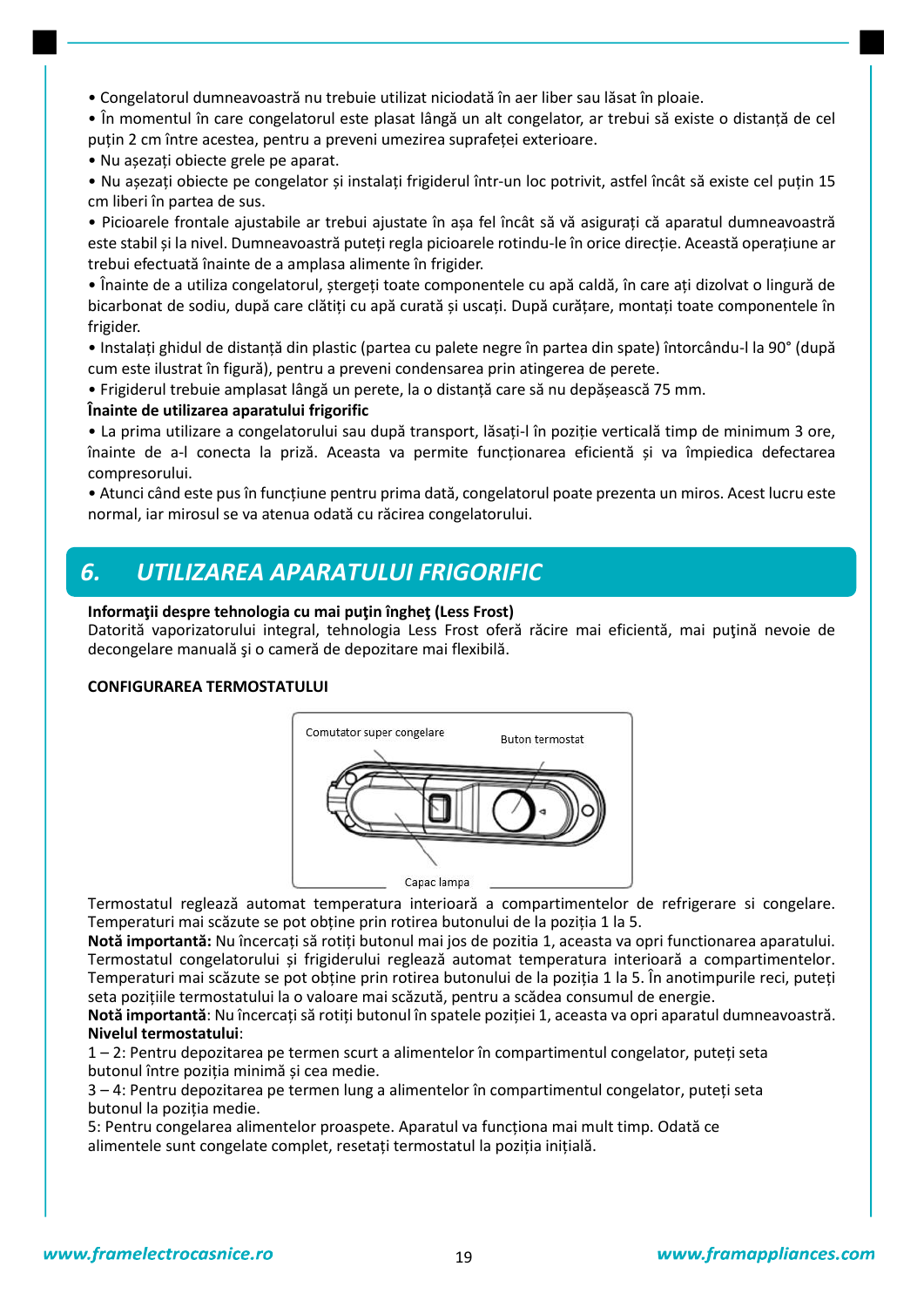#### **Comutator super congelare**

Pentru o capacitate maximă de congelare, porniti comutatorul cu 24 de ore inainte de a introduce alimentele proaspete in congelator. Pentru a economisi energie, opriţi comutatoul după 24 de ore dupa introducerea alimentelor proaspete in congelator.

### **Avertismente pentru setările de temperatură**

• Temperatura ambientală, temperatura alimentelor proaspăt depozitate şi frecvenţa de deschidere a uşii, influenţează temperatura compartimentului congelatorului. Dacă este necesar, schimbaţi setările de temperatură.

• Nu este recomandabilă utilizarea frigiderului în medii cu temperaturi sub 10°C, din motive de eficienţă.

• Setarea termostatului ar trebui să fie efectuată luând în considerare frecventa deschiderii si închiderii usii, cantitatea de alimente depozitată în aparatul frigorific şi mediul în care este amplasat acesta.

• Atunci când aparatul este pornit pentru prima oară, lăsaţi-l să funcţioneze 24 de ore, pentru a atinge temperatura de funcţionare. În acest timp, nu deschideţi uşa prea des şi nici nu aşezaţi o cantitate mare de alimente în interiorul aparatului.

• Deconectaţi aparatul pe durata unei întreruperi a alimentării cu energie, pentru a preveni deteriorarea compresorului. De îndată ce alimentarea s-a restabilit, conectaţi aparatul după o perioadă de 5 până la 10 minute. Aceasta va ajuta la prevenirea deteriorării părţilor componente ale aparatului.

• Aparatul dumneavoastră este proiectat pentru a funcţiona în intervalele de temperatură ambientală menţionate în standarde, potrivit clasei de climă menţionate pe eticheta cu informaţii. În ceea ce priveşte eficienţa de răcire a frigiderului, nu este recomandată utilizarea acestuia în medii care depăşesc intervalele prezentate de temperatură. Aceasta va reduce eficienţa aparatului în procesul de răcire.

• Acest aparat este proiectat pentru a fi utilizat la o temperatură ambientală aflată în intervalul cuprins între 16°C - 32°C (N) intervalele menţionate în standarde, conform clasei climatice afişate pe eticheta de informaţii. Nu recomandăm să folosiţi aparatul in afara limitelor de temperatură declarate deoarece eficacitatea de racire poate fi afectata.

### **Semnificatie clase climaterice:**

• temperată extinsă: acest aparat frigorific este destinat a fi utilizat la temperaturi ambiante cuprinse între 10 °C şi 32 °C (SN);

• temperată: acest aparat frigorific este destinat a fi utilizat la temperaturi ambiante cuprinse între 16 °C şi 32 °C (N);

• subtropicală: acest aparat frigorific este destinat a fi utilizat la temperaturi ambiante cuprinse între 16 °C şi 38 °C (ST);

• tropicală: acest aparat frigorific este destinat a fi utilizat la temperaturi ambiante cuprinse între 16 °C şi 43  $^{\circ}$ C (T);

### **Accesorii**

### **Producerea cuburilor de gheață (tava pentru gheață)**

• Umpleţi tava cu apă şi aşezaţi-o în compartimentul de congelare.

• După ce apa s-a transformat în întregime în gheaţă, puteţi răsuci tava, aşa cum se arată mai jos, pentru a scoate cuburile de gheaţă.



### **Racletă de plastic**

După o perioadă de timp, gheaţa se va depune pe anumite zone ale compartimentul congelatorului. Gheaţa acumulată în congelator, trebuie să fie eliminată periodic. Dacă este necesar, utilizați racleta de plastic furnizată. Pentru această operaţie nu folosiţi obiecte ascuţite din metal. Acestea ar putea perfora circuitul de refrigerare şi provoca stricăciuni ireparabile ansamblului.

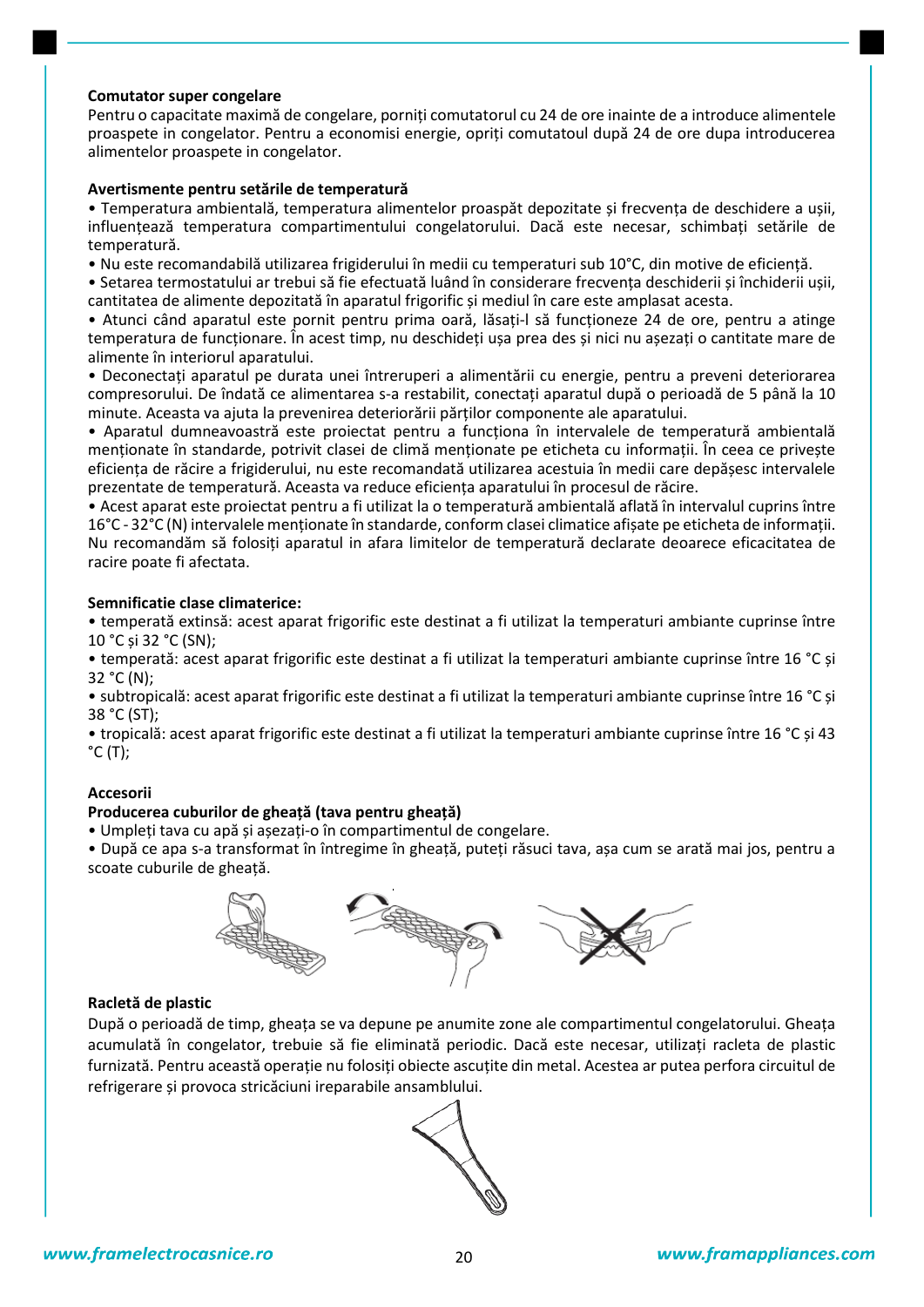Aspectul şi descrierea componentelor şi accesoriilor pot varia în funcţie de modelul aparatului.

### *7. CURATARE SI INTRETINERE*

- Deconectaţi unitatea de la sursa de alimentare înainte de curăţare.
- Nu spălaţi congelatorul turnând apă în el.
- Asiguraţi-vă că apa nu intră în compartimentul cu bec al frigiderului sau în alte elemente electrice.
- Frigiderul trebuie să fie curăţat periodic utilizând o soluţie de bicarbonat de sodiu şi cu apă călduţă.
- Curăţaţi accesoriile separat, cu apă şi detergent. Nu le curăţaţi în maşina de spălat vase.
- Nu utilizaţi produse abrazive, detergenţi sau săpunuri. După spălare, clătiţi cu apă şi uscaţi cu grijă. După terminarea curăţării, reconectaţi fişa la reţea, cu mâinile uscate.

• Curăţaţi condensatorul cu perie de cel puţin două ori pe an. Aceasta va ajuta la economisirea costurilor cu energia și la creșterea productivității.

### **ALIMENTAREA CU ENERGIE TREBUIE ÎNTRERUPTĂ.**

### **Dezghețarea**

**Compartimentul frigider**



• Dezgheţarea are loc automat în compartimentul frigider în timpul funcţionării; apa rezultată din dezgheţare se colectează în tava de evaporare şi se evaporă spontan.

• Tava de evaporare şi orificiul de evacuare a apei dezgheţate trebuie curăţate periodic cu tija de desfundare, pentru a preveni ca apa să se adune în partea de jos a frigiderului, în loc să curgă afară.

• Puteţi, de asemenea, turna 1/2 de pahar cu apă în orificiul de evacuare, pentru a curăţa partea din interior.

### **Compartimentul congelator**

Gheaţa acumulată în congelator trebuie eliminată periodic. (Folosiţi răzuitoarea din plastic pusă la dispoziţie). Compartimentul congelatorului ar trebui să fie curătat în același mod precum compartimentul frigiderului, cu operațiunile de dezghețare a compartimentului efectuate de cel puțin două ori pe an. Pentru aceasta:

• Cu o zi înaintea dezghetării, setati indicatorul termostatului la pozitia 5, pentru a congela complet alimentele.

• În timpul dezgheţării, alimentele congelate ar trebui împachetate în câteva straturi de hârtie şi păstrate la loc răcoros. Creşterea inevitabilă a temperaturii va scurta timpul de depozitare al acestora. Amintiţi-vă să consumaţi aceste alimente într-o perioadă relativ scurtă de timp.

• Setaţi butonul termostatului în poziţie « » sau deconectaţi aparatul; lăsaţi uşa deschisă până când se dezgheată complet.

• Pentru a accelera procesul de dezgheţare, pot fi aşezate în compartimentul congelatorului unul sau mai multe recipiente cu apă caldă.

• Uscați interiorul aparatului cu grijă și setați butonul termostatului la poziția MAX.

### **Înlocuirea becului tip LED**

Dacă frigiderul dumneavoastră este prevăzut cu iluminare tip LED, contactaţi centrul de asistenţă deoarece acesta trebuie înlocuit doar de personal autorizat.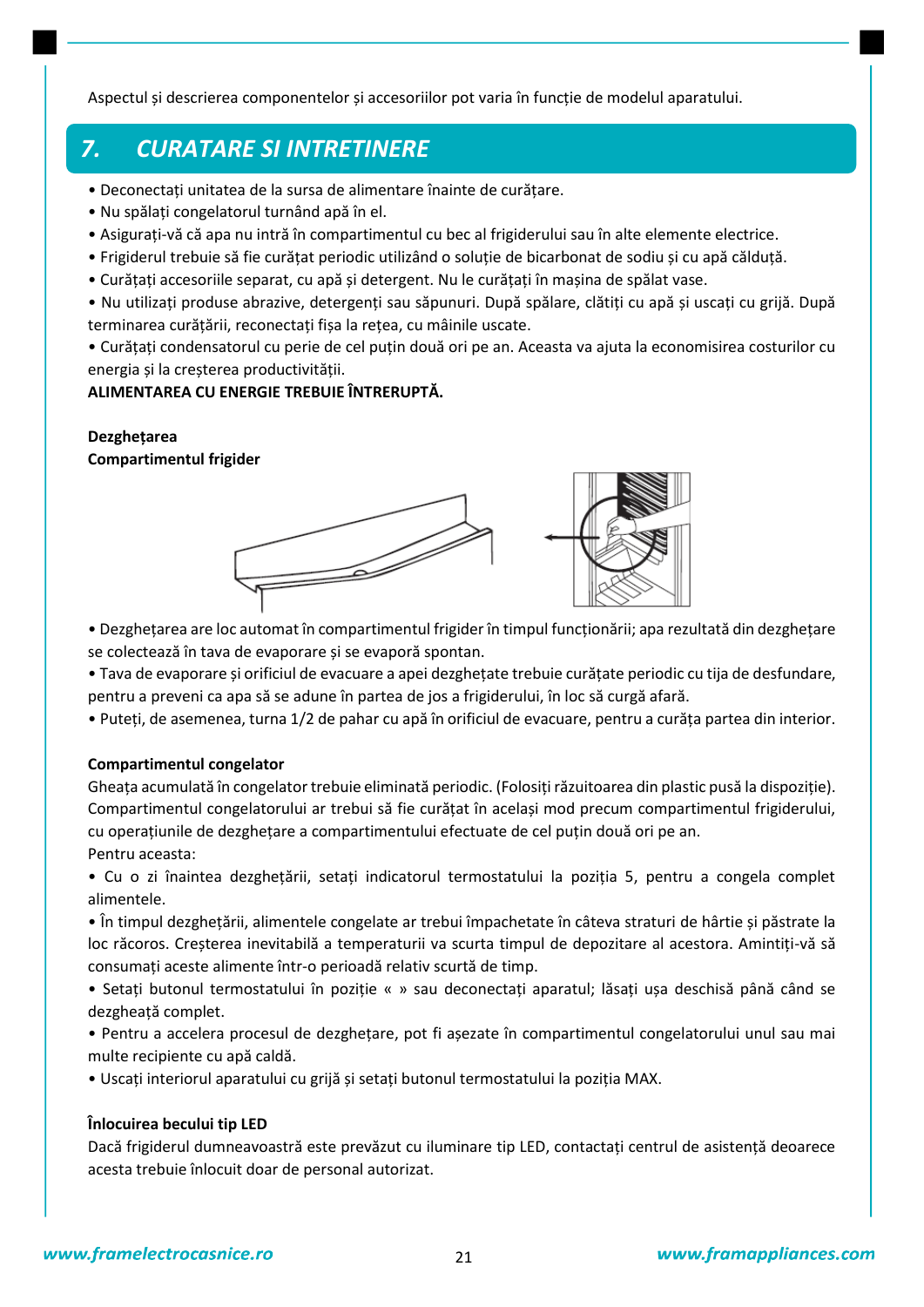### *8. DEPOZITAREA ALIMENTELOR*

### **Compartimentul frigider**

• Pentru a reduce umiditatea şi, prin urmare, creşterea îngheţului, nu trebuie să aşezaţi niciodată în frigider lichide în recipiente neînchise etans. Înghețul are tendința de a se concentra în cele mai reci părți ale lichidului evaporat şi, cu timpul, va necesita o decongelare mai frecventă.

• Nu introduceţi niciodată alimente calde în frigider. Alimentele calde trebuie lăsate să se răcească la temperatura camerei şi trebuie aranjate astfel încât să asigure o circulaţie adecvată a aerului în compartimentul frigiderului.

• Asigurati-va ca nici un recipient depozitat nu atinge peretele din spate al aparatului, întrucât aceasta va provoca lipirea gheţii şi a ambalajului. Nu deschideţi uşa frigiderului prea frecvent.

• Depozitati carnea şi peştele curăţat (ambalate în pachete sau în foi din plastic) pe care intenţionaţi să le utilizaţi în una-două zile, în partea de jos a compartimentului frigiderului (raftul de deasupra cutiei pentru legume şi fructe), întrucât aceasta este cea mai rece secţiune şi va asigura cele mai bune condiţii de depozitare.

• Depozitaţi fructele şi legumele neambalate în compartimentele destinate.

• Nu introduceti legume ude în frigider.

• Pentru a evita contaminarea încrucişată, nu depozitaţi produsele din carne impreuna cu fructele şi legumele. Apă care curge din carne poate contamina alte produse din frigider. Carnea si produsele din carne trebuie ambulate inainte de depozitare. Curăţaţi orice scurgeri de pe rafturi.

### **Nota**

• Pentru condiţii normale de functionare este suficient sa reglati temperatura frigiderului la +4 °C.

• Temperatura compartimentului de refrigerare trebuie să se incadreze in intervalul 0-8 °C. Sub 0°C alimentele proaspete ingheata iar la temperaturi de peste 8°C incarcatura bacteriană creste si alimentele se strica.

• Nu puneţi mâncarea fierbinte în frigider, aşteptaţi ca aceasta sa ajunga la temperature camerei. Introducerea de alimente fierbinti in frigider cauzeaza cresterea temperaturii din interior.

•Alimentele trebuie depozitate in frigider ambulate in recipiente închise sau acoperite pentru a preveni aparitia umiditatii si a mirosurilor.

Tabelul de mai jos este un ghid rapid pentru a vă arăta cel mai eficient mod de a stoca principalele grupe de alimente în compartimentul frigider:

| <b>Aliment</b>                         | Durată de depozitare maximă                           | Amplasare în                                                                                |  |
|----------------------------------------|-------------------------------------------------------|---------------------------------------------------------------------------------------------|--|
|                                        |                                                       | compartimentul frigiderului                                                                 |  |
| Legume și fructe                       | 1 saptamana                                           | Cutia pentru legume                                                                         |  |
| Carne și pește                         | $2 - 3$ zile                                          | Înfășurate în folie, în pungi de plastic sau în cutii<br>pentru carne (pe raftul de sticlă) |  |
| Brânză proaspătă                       | $3-4$ zile                                            | Pe raftul special de pe ușă                                                                 |  |
| Unt și margarină                       | 1 saptamana                                           | Pe raftul special de pe ușă                                                                 |  |
| Produse îmbuteliate,<br>lapte și iaurt | Până la data de expirare<br>specificată de producător | Pe raftul special de pe ușă                                                                 |  |
| Ouă                                    | 1 luna                                                | Pe suportul pentru ouă                                                                      |  |
| Alimente gătite                        |                                                       | Pe orice raft                                                                               |  |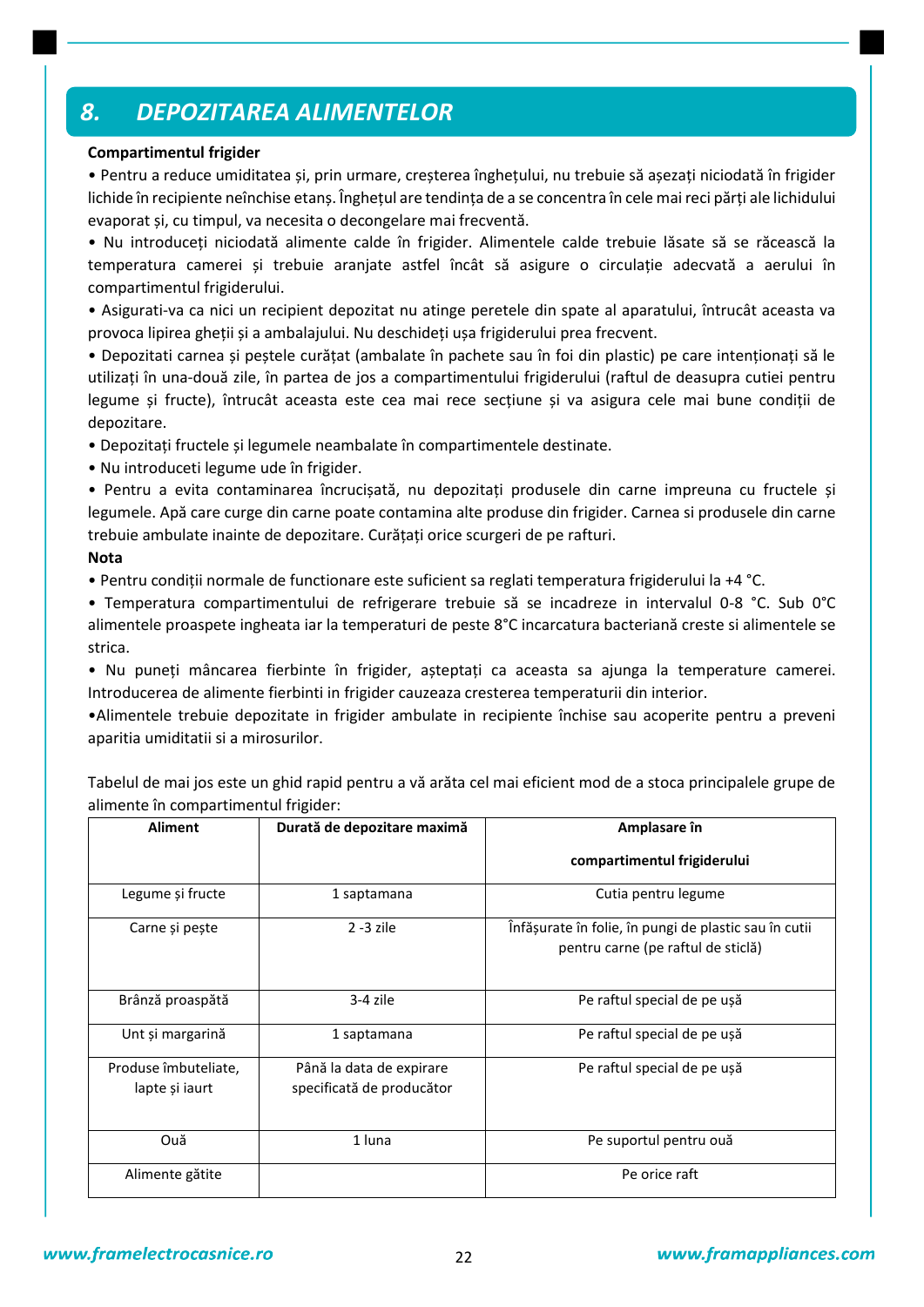#### **Compartimentul congelator**

• Utilizati congelatorul pentru depozitarea alimentelor congelate, pentru congelarea alimentelor proaspete şi pentru producerea cuburilor de gheaţă.

• Atunci când congelaţi alimente proaspete, asiguraţi-vă că o cât mai mare parte a suprafeţei alimentelor posibil este în contact cu suprafaţa de răcire.

• Nu depozitaţi alimente proaspete împreună cu alimente congelate deoarece acestea pot decongela alimentele congelate.

• Atunci când congelaţi alimente proaspete (de ex., carne, peşte şi carne tocată), împărţiţi-o în porţii pe care să le consumaţi o dată.

• După ce aparatul a fost decongelat, asezati alimentele în congelator și nu uitati să le consumati într-o perioadă scurtă de timp.

• Nu introduceţi niciodată alimente calde în compartimentul congelator, întrucât acestea vor afecta alimentele congelate.

• Atunci când depozitaţi alimente congelate, respectati întotdeauna cu stricteţe instrucţiunile prezentate pe ambalajul acestora iar dacă informaţiile nu sunt furnizate, alimentele nu trebuie depozitate pentru mai mult de 3 luni de la data achizitiei.

• La momentul cumpărării alimentelor congelate asiguraţi-vă că acestea au fost congelate la temperaturi potrivite, iar ambalajul este intact.

• Alimentele congelate trebuie să fie transportate în recipiente potrivite pentru a menţine calitatea acestora şi trebuie să fie puse în congelator în cel mai scurt timp cu putinţă.

• Dacă un pachet de alimente congelate prezintă semne de umiditate şi umflare anormală, este probabil sa fi fost depozitat anterior la o temperatură nepotrivită şi conţinutul s-a deteriorat.

• Perioada de depozitare ale alimentelor congelate depinde de temperatura camerei, setarea termostatului, frecvenţa de deschidere a uşii, tipul de alimente şi perioada de timp necesară pentru transportul produsului de la magazin la locuinţa dumneavoastră. Respectaţi întotdeauna instrucţiunile de pe pachet şi nu depăşiţi niciodată durata de depozitare specificată.

• Cantitatea maximă de alimente proaspete (în kg) care poate fi congelata în 24 de ore este indicata pe eticheta aparatului.

• Utilizaţi raftul pentru congelare rapidă pentru a congela alimentele gătite şi pe cele care doriţi să se congeleze mai repede. Rafturile pentru congelare rapidă sunt în mijlocul compartimentului congelatorului. Reţineţi: Dacă încercaţi să deschideţi uşa congelatorului imediat după ce aţi închis-o, veţi constata că nu se deschide uşor. Lucrul acesta este normal. Uşa se va deschide uşor, după restabilirea echilibrului. Notă importantă:

• Alimentele congelate, atunci când sunt decongelate, trebuie preparate la fel ca alimentele proaspete. Dacă nu sunt gătite după ce au fost dezgheţate, NICIODATĂ nu trebuie congelate din nou.

• Gustul unor condimente găsite în preparatele gătite (anason, bazilică, năsturel, oţet, condimente asortate, ghimbir, usturoi, ceapă, muştar, cimbru, maghiran, piper negru etc.) se schimbă şi îşi asumă un gust puternic atunci când sunt depozitat pentru o perioadă lungă de timp. Prin urmare, alimentelor congelate trebuie adăugată o cantitate mică de condimente sau condimentul dorit trebuie adăugat după ce alimentele au fost decongelate.

• Perioada de depozitare a alimentelor depinde de uleiul utilizat. Uleiurile potrivite sunt margarina, grăsimea de viţel, uleiul de măsline şi untul, iar uleiurile nepotrivite sunt uleiul de arahide şi grăsimea de porc.

• Alimentele sub formă lichidă trebuie congelate în pahare de plastic, iar celelalte alimente trebuie congelate în folii sau pungi de plastic.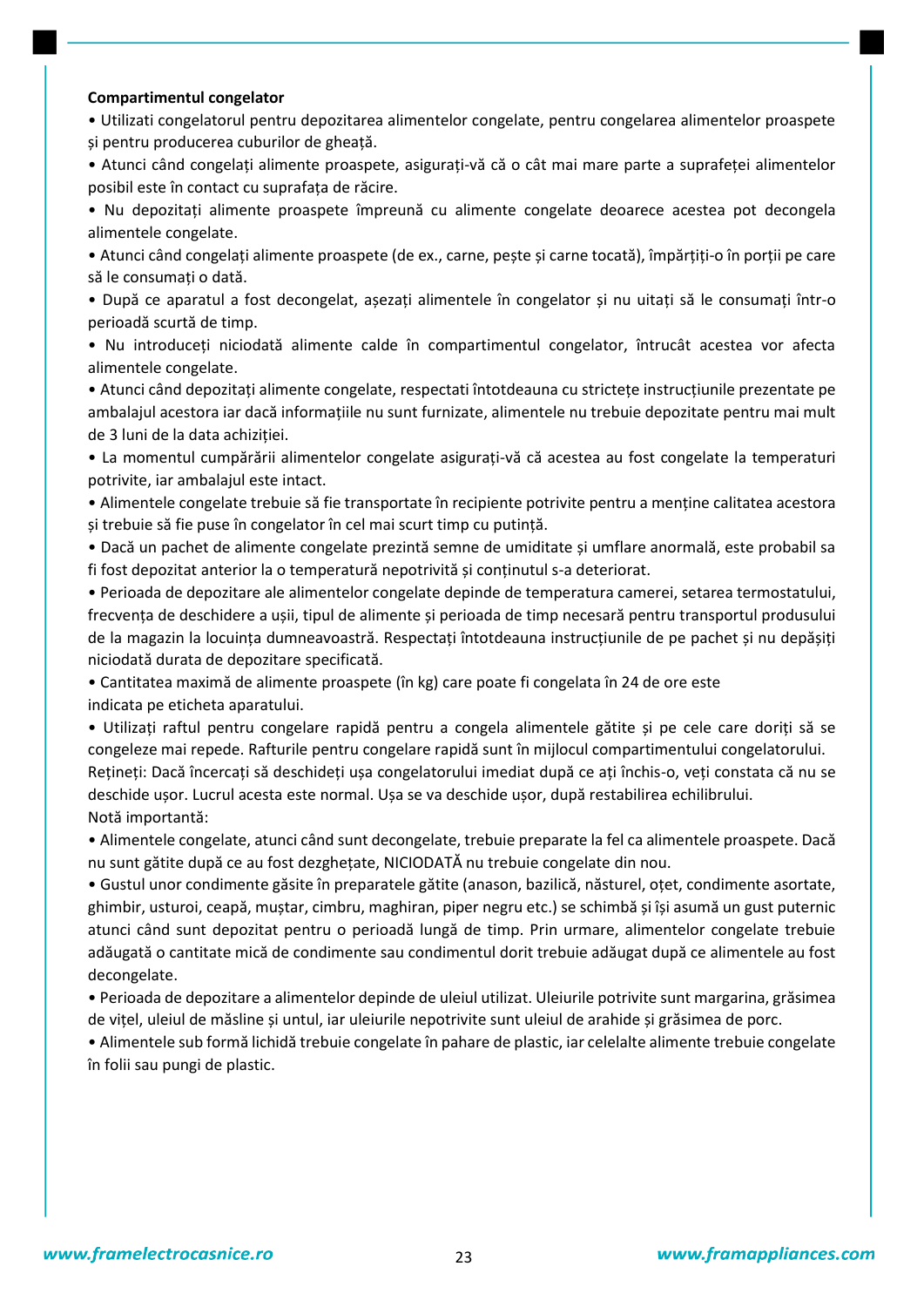| Carne și pește                      | Pregătire                                                                                                               | Durată de depozitare<br>maximă (luni) |  |
|-------------------------------------|-------------------------------------------------------------------------------------------------------------------------|---------------------------------------|--|
| Cotlet                              | In folie                                                                                                                | $6-8$                                 |  |
| Carne de miel                       | In folie                                                                                                                | $6-8$                                 |  |
| Friptura de vitel                   | In folie                                                                                                                | $6 - 8$                               |  |
| Cubulete de vitel                   | <b>Bucatele mici</b>                                                                                                    | $6-8$                                 |  |
| Cubulete de miel                    | <b>Bucati</b>                                                                                                           | $4 - 8$                               |  |
| Carne tocata                        | In pachete fara condimente                                                                                              | $1-3$                                 |  |
| Maruntaie (bucati)                  | <b>Bucati</b>                                                                                                           | $1 - 3$                               |  |
| Salam                               | Ambalat chiar si cu membrana                                                                                            |                                       |  |
| Pui si curcan                       | In folie                                                                                                                | $4 - 6$                               |  |
| Gsca si rata                        | In folie                                                                                                                | $4 - 6$                               |  |
| Caprioara, iupure,<br>mistret       | In portii de 2.5kg sau file                                                                                             | $6-8$                                 |  |
| Peste de apa dulce<br>(somon, crap) | După curățarea măruntaielor și a solzilor peștelui, spălați-l și<br>uscați-l; dacă este cazul, tăiați-i coada și capul. | $\overline{2}$                        |  |
| Peste slab (biban,<br>calcan)       |                                                                                                                         | 4                                     |  |
| Peste gras (ton,<br>macrou)s        |                                                                                                                         | $2 - 4$                               |  |
| Scoici                              | Curățate și în pungi                                                                                                    | $4 - 6$                               |  |
| Caviar                              | În ambalajul său, recipient din aluminiu sau din plastic                                                                | $2 - 3$                               |  |
| Melci                               | În apă sărată, recipient din aluminiu sau din plastic                                                                   | 3                                     |  |

Notă: Carnea congelată trebuie gătită ca şi carnea proaspătă după dezgheţare. În cazul în care carnea nu este gătită după decongelare, nu trebuie recongelată.

| <b>Produse lactate</b>                   | Pregătire               | Durată maximă de<br>depozitare (luni) | Condiții de depozitare                                                                                                            |
|------------------------------------------|-------------------------|---------------------------------------|-----------------------------------------------------------------------------------------------------------------------------------|
| Lapte ambalat<br>(omogenizat)            | În ambalajul<br>propriu | $2 - 3$                               | Lapte integral - în ambalajul propriu                                                                                             |
| Brânză-cu excepția<br>brânzeturilor albe | Felii                   | $6 - 8$                               | Pentru perioade scurte de depozitare, se poate<br>folosi ambalajul original. Pentru perioade mai<br>lungi, se înfășoară în folie. |
| Unt, margarină                           | În ambalajul<br>propriu | 6                                     |                                                                                                                                   |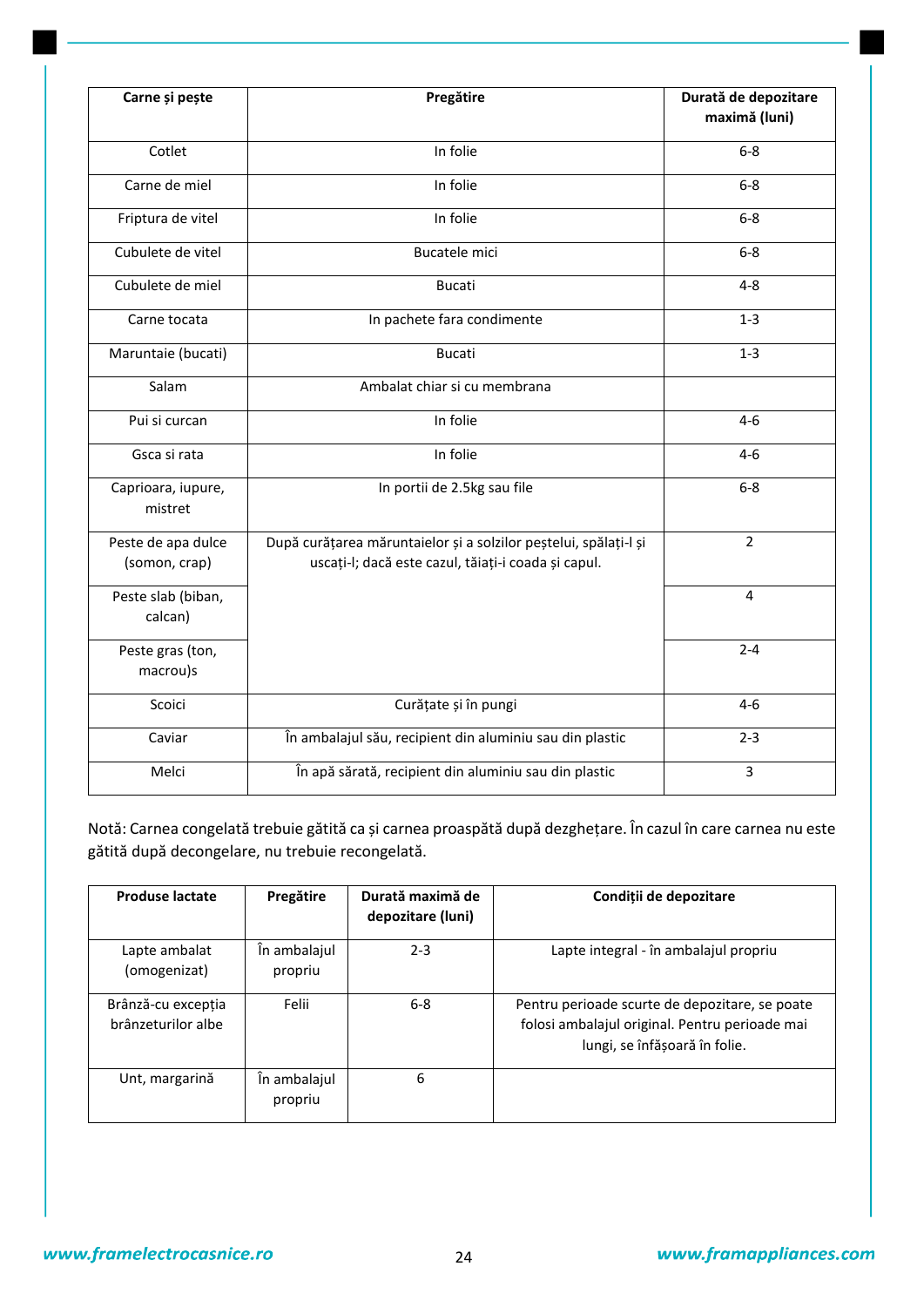| Legume si fructe                                                                  | Pregatire                                                                                   | Durată maximă de<br>depozitare (luni) |
|-----------------------------------------------------------------------------------|---------------------------------------------------------------------------------------------|---------------------------------------|
| Se spală, se taie bucățele și se fierbe în apă<br>Fasole verde si fasole<br>boabe |                                                                                             | $10 - 13$                             |
| Pastai                                                                            | Se desfac, se spală și se fierb în apă                                                      | 12                                    |
| Varza                                                                             | Se curăță și se fierbe în apă                                                               | $6-8$                                 |
| Morcov                                                                            | Se curăță, se taie felii și se fierbe în apă                                                | 12                                    |
| Ardei                                                                             | Se taie codița, se taie în două, se scoate miezul și se fierbe<br>în apă                    | $8 - 10$                              |
| Spanac                                                                            | Se spală și se fierbe în apă                                                                | $6-9$                                 |
| Conopida                                                                          | Se scot frunzele, se taie miezul bucăți și se lasă un timp în<br>apă cu puțin suc de lămâie | $10 - 12$                             |
| Vanata                                                                            | Se spală și se taie în bucăți de 2cm                                                        | $10 - 12$                             |
| Porumb                                                                            | Spălați-l și ambalați-l cu cocean sau boabe                                                 | 12                                    |
| Mere si pere                                                                      | Se decojesc și se feliază                                                                   | $8 - 10$                              |
| Caise si piersici                                                                 | Se taie în două și se scoate sâmburele                                                      | $4 - 6$                               |
| Capsuni si mure                                                                   | Se spală și se scot codițele                                                                | $8 - 12$                              |
| Fructe gatite                                                                     | Se adaugă 10% zahăr în recipient                                                            | 12                                    |
| Prune, cirese, visine                                                             | Se spală și se scot codițele                                                                | $8 - 12$                              |

|                         | Durată maximă de<br>depozitare (luni) | Durată de decongelare la<br>temperatura camerei (ore) | Durată de decongelare în<br>cuptor (min.) |
|-------------------------|---------------------------------------|-------------------------------------------------------|-------------------------------------------|
| Paine                   | $4-6$                                 | $2 - 3$                                               | 4-5 (220-225 °C)                          |
| <b>Biscuiti</b>         | $3-6$                                 | $1 - 1.5$                                             | 5-8 (190-200 °C)                          |
| Produse de<br>patiserie | $1 - 3$                               | $2 - 3$                                               | 5-10 (200-225 °C)                         |
| Placinta                | $1 - 1.5$                             | $3 - 4$                                               | 5-8 (190-200 °C)                          |
| Foietaje                | $2 - 3$                               | $1 - 1.5$                                             | 5-8 (190-200 °C)                          |
| Pizza                   | $2 - 3$                               | $2 - 4$                                               | 15-20 (200 °C)                            |

### **Transportarea si schimbarea poziției de instalare**

- Pachetele originale şi polistirenul spumă (PS) pot fi păstrate, dacă este nevoie.
- În timpul transportării, aparatul ar trebui să fie legat cu o bandă lată sau cu o frânghie puternică. Regulile inscripţionate pe cutia gofrată trebuie respectate în timpul transportului.
- Înainte de a transporta sau de a schimba poziţia veche de instalare, toate obiectele mobile (de ex., rastele, cutia pentru legume şi fructe...) ar trebui scoase sau fixate cu benzi, pentru a preveni deteriorarea acestora. Transportaţi frigiderul în poziţie verticală.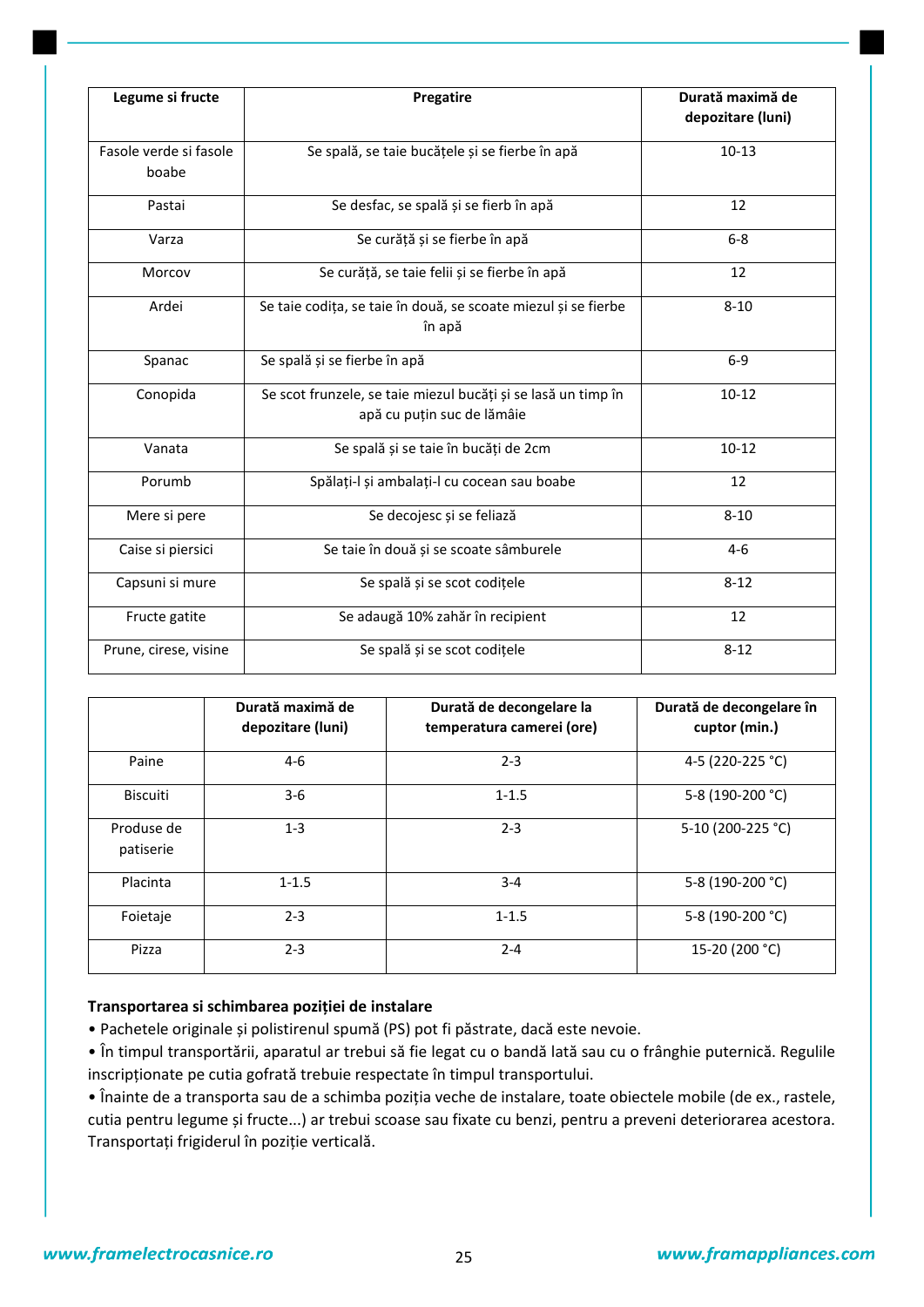### **Repoziționarea ușii**

- Nu este posibil să schimbati directia de deschidere a usii frigiderului dumneavoastră dacă mânerul usii frigiderului este instalat din partea frontală a suprafetei usii.
- Este posibil să schimbati directia de deschidere a usilor la modelele fără mâner.
- Dacă direcţia de deschidere a uşii frigiderului dumneavoastră poate fi schimbată, contactaţi cel mai apropiat service autorizat pentru a vă schimba direcţia de deschidere a uşii.

### *9. TROUBLESHOOTING*

Dacă congelatorul frigorific nu funcţionează corect, poate fi o problemă minoră, deci pentru a economisi timp şi bani, verificaţi următoarele, înainte de a apela un electrician.

### **Cum să procedați dacă aparatul nu funcționează**

### **Verificați dacă:**

- Nu există alimentare cu energie electrică,
- Comutatorul general al locuinţei dumneavoastră nu este deconectat,
- Priza nu este suficientă. Pentru a verifica acest lucru, conectati un alt aparat despre care știti că funcționează, în aceeași priză.

### **Cum să procedați dacă aparatul funcționează defectuos Verificați dacă:**

- Nu aţi supraîncărcat aparatul,
- Temperatura frigiderului este setată la MAX.
- Închiderea uşilor este perfectă,
- Nu există praf pe condensator,
- Există destul loc între partea din spate şi pereţi.

### **Dacă frigiderul face prea mult zgomot**

### **Zgomote normale**

### **Pârâituri (de gheață crăpată):**

- În timpul dezgheţării automate.
- La răcirea sau încălzirea aparatului (datorită dilataţiei materialelor aparatului)

Pârâit scurt: Se aude când termostatul porneşte/opreşte compresorul.

### **Zgomotul compresorului:**

- Zgomot normal al motorului: Acest zgomot indică funcţionarea normală a compresorului.
- La prima pornire, compresorul poate să genereze un zgomot mai puternic pentru un scurt interval de timp. Zgomot de bule şi stropi: Acest sunet este produs de curgerea agentului frigorific prin tuburile sistemului.

Zgomot de apă care curge: Sunetul normal al apei care curge spre recipientul de evaporare în timpul dezgheţării. Acest sunet poate fi auzit în timpul dezgheţării.

Zgomot de aer suflat: Zgomotul normal al ventilatorului. Acest sunet poate fi auzit în frigidere în timpul functionării normale a sistemului, datorită circulației aerului.

### **Dacă marginile frigiderului care sunt în contact cu ușa aparatului sunt calde:**

În special vara (pe vreme caldă), suprafeţele de contact se pot încălzi în timpul funcţionării compresorului; acest lucru este normal.

### **Dacă în frigider se acumulează umiditate:**

- Alimentele sunt ambalate corect? Recipientele sunt uscate înainte de a fi introduse în frigider?
- Uşile frigiderului sunt deschise frecvent? Umiditatea din încăpere pătrunde în frigider la deschiderea uşii. Umiditatea se acumulează mai rapid când deschideţi mai frecvent uşa, în special dacă umiditatea din încăpere este ridicată.

### **Dacă ușile nu se deschid și nu se închid corect:**

- Alimentele împiedică închiderea uşii?
- Compartimentele uşii, rafturile şi sertarele sunt montate corect?
- Garniturile uşii sunt crăpate sau rupte?
- Frigiderul este montat pe o suprafaţă orizontală?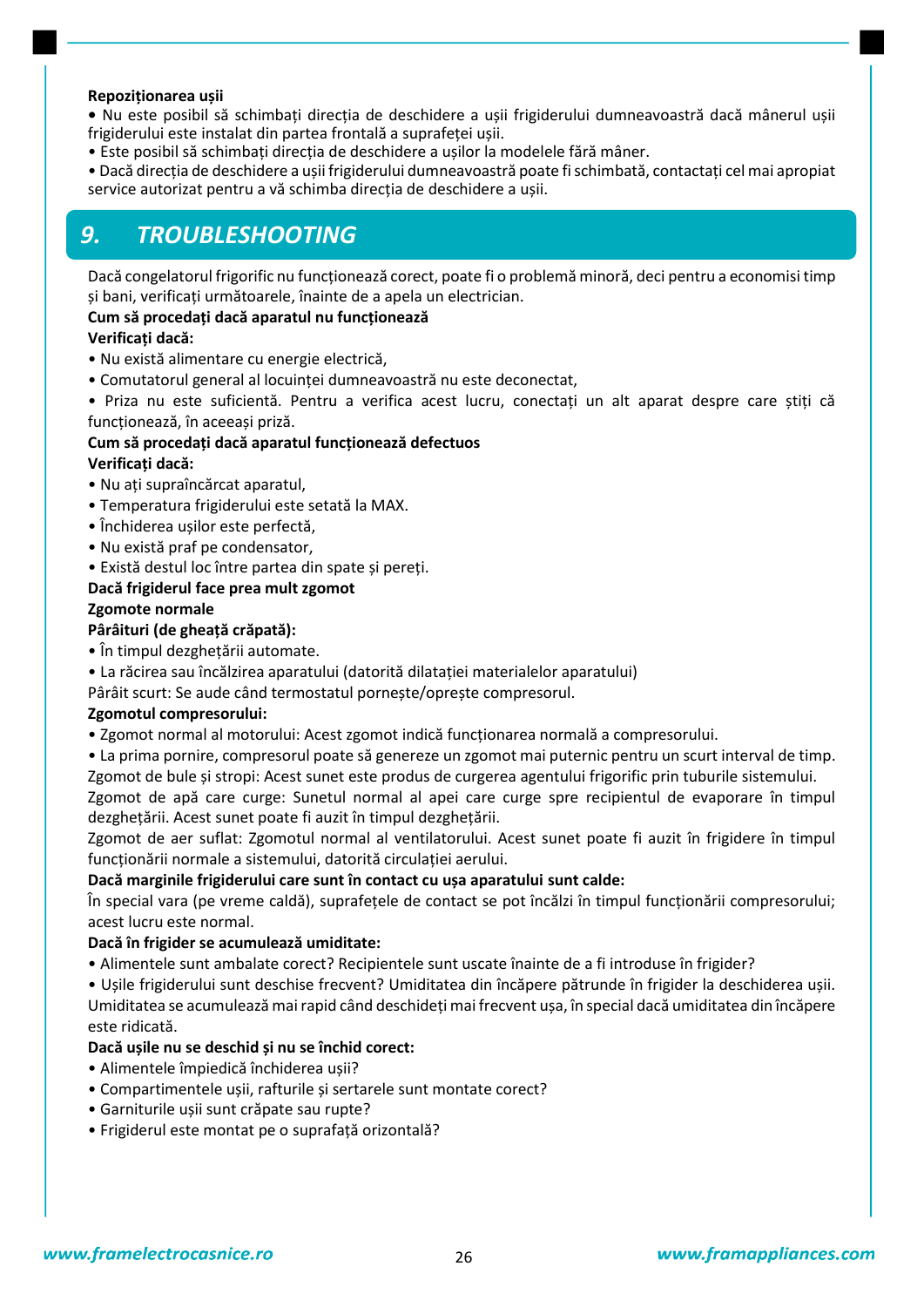### **NOTE IMPORTANTE:**

• Dacă aparatul este oprit sau deconectat, asteptati cel putin 5 minute înainte de a-l conecta sau reporni, pentru a preveni deteriorarea compresorului.

• Dacă nu intenţionaţi să utilizaţi frigiderul pentru o perioadă îndelungată (cum ar fi în vacanţa de vară), deconectați fișa din priză. Curățați frigiderul conform instrucțiunilor din Partea 4 și lăsați ușa deschisă pentru a preveni formarea umezelii şi mirosurilor.

• Dacă problema la frigider persistă, deşi aţi urmat instrucţiunile din acest manual, vă rugăm să vă adresaţi celui mai apropiat centru de service autorizat.

• Aparatul pe care l-aţi cumpărat este destinat exclusiv utilizării de tip casnic. Nu este destinat pentru uz comercial sau uz comun. Dacă clientul utilizează aparatul fără a respecta aceste indicaţii, producătorul şi distribuitorul nu îşi asumă răspunderea pentru reparaţiile şi defectele din perioada de garanţie.

• Durata de funcţionare a acestui produs este determinată şi declarată de Ministerul Industriilor. Perioada de valabilitate pentru a face piesele destinate produsului să funcţioneze este de 10 ani.

### **Sfaturi pentru economisirea energiei**

1. Instalaţi aparatul într-o cameră răcoroasă, bine ventilată, dar nu în lumina directă a soarelui şi nici în apropierea unei surse de căldură (radiator, aragaz etc.). În caz contrar, utilizaţi o tablă izolatoare.

2. Lăsaţi alimentele şi băuturile calde să se răcească în exteriorul aparatului.

3. Când decongelaţi alimentele congelate, aşezaţi-le în compartimentul frigiderului. Temperatura joasă a alimentelor congelate va contribui la răcirea compartimentului frigiderului, pe măsură ce acestea se decongelează. Aceasta va ajuta la economisirea energiei. Dacă alimentele congelate sunt amplasate în afara aparatului, se risipeşte energie.

4. Acoperiţi băuturile sau alte lichide atunci când le introduceţi în aparat pentru a nu creşte umiditatea înăuntrul acestuia. Astfel, se prelungeşte timpul de funcţionare. De asemenea, acoperirea băuturilor şi a altor lichide va contribui la păstrarea mirosului şi a gustului.

5. Încercaţi să nu ţineţi uşile deschise pentru mult timp şi să nu deschideţi uşile prea des, deoarece aerul cald va intra în frigider şi va determina compresorul să pornească prea des.

6. Păstraţi închise capacele compartimentelor cu temperaturi diferite din aparat (cutie pentru fructe şi legume, răcitor etc.)

7. Garnitura uşii trebuie să fie curată şi flexibilă. Înlocuiţi garniturile dacă sunt uzate.

8. Consumul de energie este declarat pentru încărcare maximă şi folosind doar sertarul inferior al congelatorului si raftul inferior de sticlă.

### **SERVICE ȘI ASISTENȚĂ PENTRU CLIENȚI**

Utilizaţi numai piese de schimb originale.

Când contactaţi centrul nostru de service autorizat, asiguraţi-vă că aveţi la îndemână următoarele informaţii: Denumirea modelului şi numărul de serie.

Informaţiile pot fi găsite pe plăcuţa cu date tehnice. Acestea pot suferi modificări fără o notificare prealabilă.

#### **DATE TEHNICE**

Informațiile tehnice se află pe plăcuța cu date tehnice a aparatului și pe eticheta energetică.

Codul QR de pe eticheta energetică furnizată împreună cu aparatul oferă un link web către informaţiile din baza de date EPREL cu privire la performanţele aparatului.

Păstrați eticheta energetică pentru consultări ulterioare, împreună cu manualul de utilizare și cu toate celelalte documente furnizate împreună cu acest aparat.

De asemenea, puteți găsiți aceleași informații în baza de date EPREL, folosind link-ul https: // eprel.ec.europa.eu şi denumirea modelului o găsiţi pe plăcuţa cu date tehnice a aparatului.

Pentru a accesa informatiile despre produsul Dvs in portalul EPREL, puteti scana codurile de mai jos:





FDD-VRL212RDF